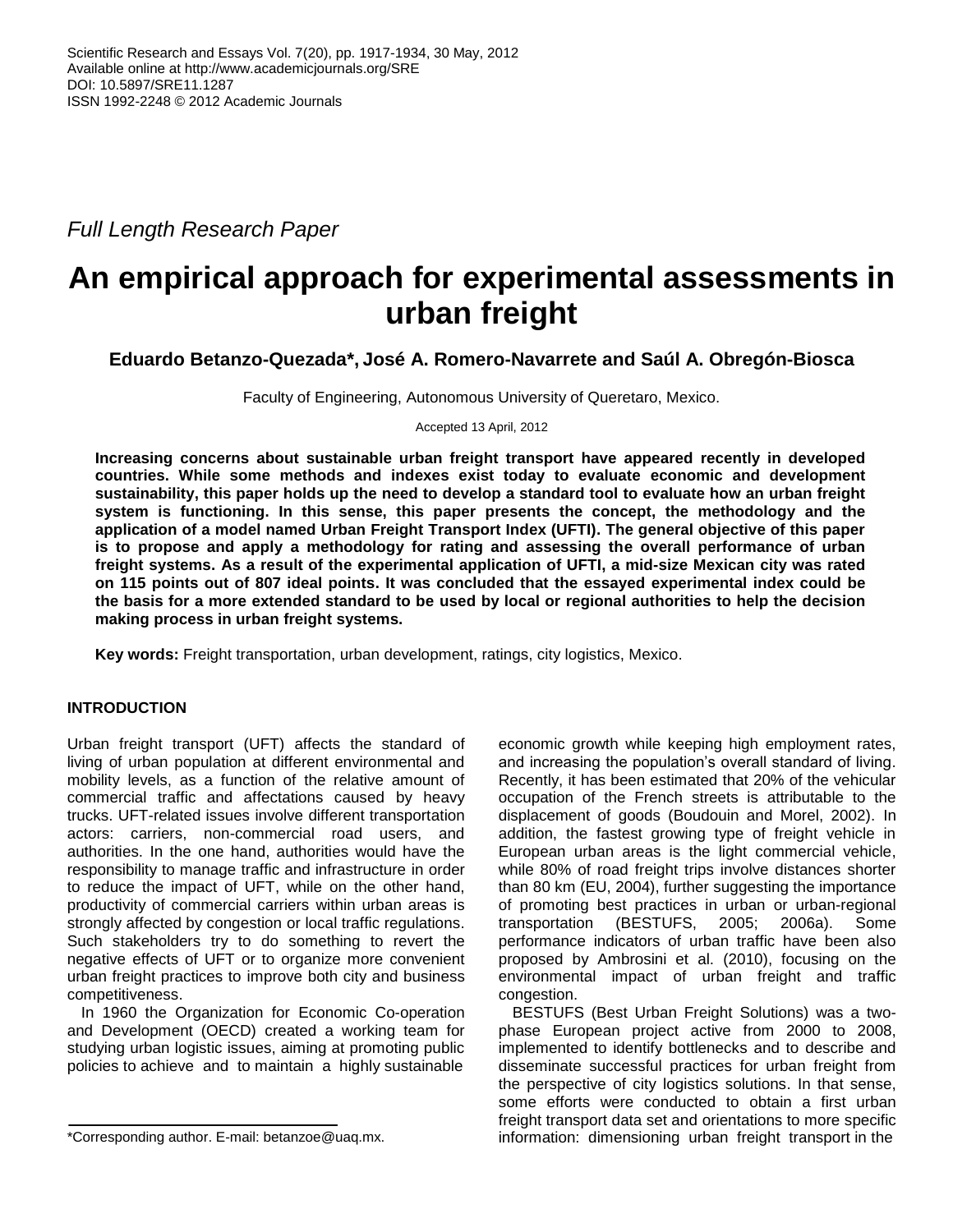context of all (urban) traffic and quantifying the impact of BESTUFS policies (BESTUFS, 2006b, 2008).

In spite of such progress, freight is often not adequately addressed in the context of the integrated urban transportation planning process. While there is abundant logistics-oriented (that is, economics/operational) (that is, economics/operational) literature, there are fewer examples of previous works involving explicitly addressed environmental and social issues. While some general-purpose methods exist today and can be applied to promote sustainable development, a brief review of existing assessing tools shows a growing interest in promoting urban freight systems. Authors referenced in Table 1 have taken innovative paths to design newer or innovative tools under different situations.

Because urban freight information is scarce or difficult to gather, several attempts to base on useful information the decision making process have encouraged practitioners or planners to put in practice those newer or innovative monitoring or assessment tools. This review of the literature shows that most available or in progress tools aim to simulate and understand the behavior of stakeholders, or to predict the effect of transport policies as well as urban logistic initiatives in cities. Such tools rely on the deployment of easy-to-use indexes or indicators. This review reveals the importance of our proposal and supports the benefit of a new index in the field of urban freight.

The general objective of this paper is to propose and apply a methodology for rating and assessing the overall performance of urban freight systems. This contribution appears to be an attempt to develop a framework for capturing the sustainability (economic, social, environmental) aspects of urban freight. This attempt is also a challenge, considering that social, economic and environmental issues are quite difficult to measure, as opposed to physical phenomena measured through mechanical devices.This subject is crucial for the improvement of transportation planning. The evaluation of city freight issues and policies would benefit from the existence of globally accepted indicators and procedures to benchmark cities and to assess the evolution and effects of the freight delivery system.

The proposed index is one of the results of a research project, carried out in the Queretaro Metropolitan Area (QMA) in Mexico from 2003 to 2007 years (Betanzo, 2006; Betanzo, 2007). Since a non-exhaustive description of the methods has been published in previous works (Betanzo and Romero, 2010), this paper provides an in-deep explanation and discussion of the method as a guideline for interested planners and practitioners.

## **MATERIALS AND METHODS**

This section explains the steps involved in the methodological development and implementation of UFTI Version 1.0, as illustrated

in a block diagram of Figure 1. The 3-step process includes the basic concepts, followed by the development of the assessment tool and the computing routine to be followed.

## **Step 1: Basics of a standard**

The Urban Freight Transport Index (UFTI) version 1.0 is characterized by an integrated scope, following the principles of May (2006) in urban transport strategies: "There is, in practice, a more strategic form of integration, which is directly relevant to strategy formulation: the integration of policy instruments to achieve greater performance from the overall strategy".

Four fundamental questions are considered for approaching urban freight problems: (i) Is it possible to set up a scale where urban freight problems could be ranked in terms of its severity?; (ii) How big or near-to-critical condition is the status of the problem; (iii) How fast are the changes occurring in a city according to reference patterns?; and (iv) What reactive actions should be taken to alleviate the situation or to reverse the observed trend?

UFTI is based upon a fundamental hypothesis: a set of urban freight transport issues can be quantified into a unique index, reflecting a multi-factorial environment. To validate such hypothesis three conceptual and methodological questions were analyzed in the basics of the tool: (i) What kind of scales could be useful to manage urban freight problems?; (ii) How to operationally work all along the performing process?; and (iii) How to extend the methodology to other cities?

## *Defining the configuration of UFTI*

Qualitative scales seemed to be more adapted to represent the urban freight activity, at least at the beginnings of this attempt. To start with, internationally recognized and well known scaling principles were studied as reference patterns. They include the physical states (Mohs scale), the seismic scales (that is, Mercalli), the Torino Impact Hazard Scale for collision consequences in asteroid events, and the Fujita's scale for tornado disasters. Table 2 depicts the ranges of evaluation of these distinct scales.

In second place, in order to configure out an operational method to perform the assessment process, different organizational and industrial techniques were considered, including the Ishikawa Diagrams (Ishikawa, 2003), the Radar Diagrams, and the automotive industry Logistic Evaluation (ODETTE, 2002).

Benchmarking principles were also considered given that practices and services of any organization (a city) could be compared with those of the strongest competitors and organizational leaders (Camp, 2006). Benchmarking in urban freight transport thus consists in measuring and comparing a city with respect to those cities that have the best organizations and the highest level of urban freight transport organization.

The morphology of the UFTI approach represents the structural relationship between reagents and indicators, under the context of a certain thematic group to finally take the form of an index. The resulting hierarchical morphology is depicted in Figure 2.

## *Basic definitions*

1. An *Index* formulates the aggregation of *groups* aiming at assessing the overall performance of the system.

2. A *Group* represents a collection of *indicators* pertaining to the same group (for example, political and institutional levels)

3. An *Indicator* includes sets of *reagents*.

4. A *Reagent* is considered as evidence-based signs or implemented actions concerning urban freight transport. In UFTI, a reagent is the most basic component of an indicator. A reagent is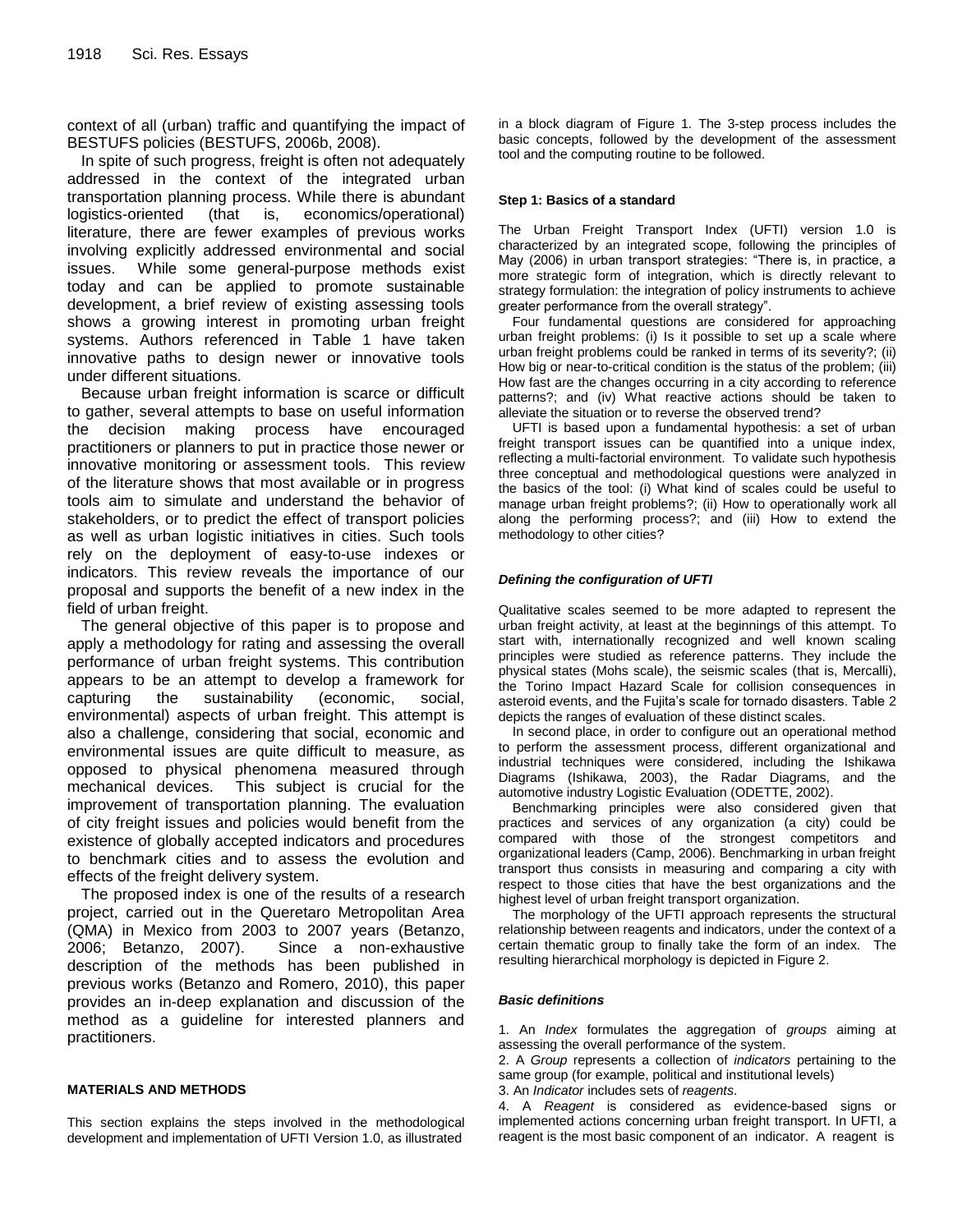# **Table 1.** Review of urban freight related tools.

| Author                                          | <b>Purposes/challenges</b>                                                                                                                                                                                                                                                                                                                                               | Method/tool                                                                                                                                                                                                                                                                  |
|-------------------------------------------------|--------------------------------------------------------------------------------------------------------------------------------------------------------------------------------------------------------------------------------------------------------------------------------------------------------------------------------------------------------------------------|------------------------------------------------------------------------------------------------------------------------------------------------------------------------------------------------------------------------------------------------------------------------------|
| Mitchell, 1996.                                 | To outline the fundamental steps that should be followed<br>to produce any list of SDI's.                                                                                                                                                                                                                                                                                | Sustainable Development Indicator<br>$(SDI's)$ .                                                                                                                                                                                                                             |
| Ramanathan, 2001.                               | To capture the perceptions of stakeholders on the relative<br>severity of different socio-economic impacts.<br>To help authorities in prioritizing their environmental<br>management plan, and strength the allocating decisions<br>of the budget available for mitigating adverse socio-<br>economic impacts.                                                           | Analytic Hierarchy Process method<br>(AHP).                                                                                                                                                                                                                                  |
| Allen et al. (2003)<br>Anderson et al. (2005)   | To model policy measures and company initiatives in the<br>United Kingdom, to reflect the sustainability of the urban<br>distribution operations.                                                                                                                                                                                                                        | A battery of indicators grouped as<br>follows: i) Indicators reflecting the<br>distribution operation; ii) Indicators<br>reflecting the vehicle operating costs to<br>the distribution companies; iii) Indicators<br>reflecting the environmental impact of<br>the vehicles. |
| Crainic et al. (2004).                          | How to measure social benefits to the collectivity and<br>how to compare the performance of the proposed and<br>current policies, or any other alternate system.<br>Methodological challenges in developing the appropriate<br>models and tools for the analysis, planning and operation<br>of the system, to manage freight transportation in urban<br>congested areas. | Introduce a possible organizational and<br>technological framework, identifying<br>associated planning and operation<br>issues and models.                                                                                                                                   |
| Hensher and Puckett<br>(2004).                  | To study how supply agents interact, to reduce traffic<br>congestion.                                                                                                                                                                                                                                                                                                    | General framework using stated choice<br>experiments.                                                                                                                                                                                                                        |
| Figliozzi, (2006),<br>Taniguchi al. (2003).     | To predict the effect of policy measures.                                                                                                                                                                                                                                                                                                                                | A multidisciplinary/multi-agent<br>perspective.<br>An approach that combines both                                                                                                                                                                                            |
|                                                 |                                                                                                                                                                                                                                                                                                                                                                          | optimization and simulation.                                                                                                                                                                                                                                                 |
| Puckett et al. (2007).<br>Morris et al. (2006). | To assess the impact of urban freight on different<br>transport aspects such as traffic congestion, exposure to<br>risk and accidents                                                                                                                                                                                                                                    | An overall performance measure.                                                                                                                                                                                                                                              |
|                                                 | To assess the impact of urban freight on different<br>transport aspects such as theft/vandalism, inadequate<br>docking space, and insufficient curbside parking for<br>commercial vehicles.                                                                                                                                                                              |                                                                                                                                                                                                                                                                              |
| Wisetjindaw et al.<br>(2006).                   | To assess the impact of urban freight on different<br>transport aspects such as traffic congestion, exposure to<br>risk and accidents, theft/vandalism, inadequate docking<br>space, and insufficient curbside parking for commercial<br>vehicles.                                                                                                                       | An overall performance measure is still<br>missing.                                                                                                                                                                                                                          |
| Taniguchi et al.<br>(2006).                     | Data collection as well as indicators to quantify, to<br>evaluate or benchmark different city logistics initiatives.                                                                                                                                                                                                                                                     | Method still missing.                                                                                                                                                                                                                                                        |
| Taniguchi et al.<br>(2008).                     | To improve data collection systems<br>To find out complex relationships of stakeholders.                                                                                                                                                                                                                                                                                 | Creation of tools for extracting<br>knowledge from data still missing.                                                                                                                                                                                                       |
| Ruesch (2008).                                  | To identify indicators associated with the urban freight<br>systems and to create innovative methodologies.                                                                                                                                                                                                                                                              | An indicator scheme for the assessment<br>of measures and the<br>monitoring/controlling of urban and<br>regional freight transport.                                                                                                                                          |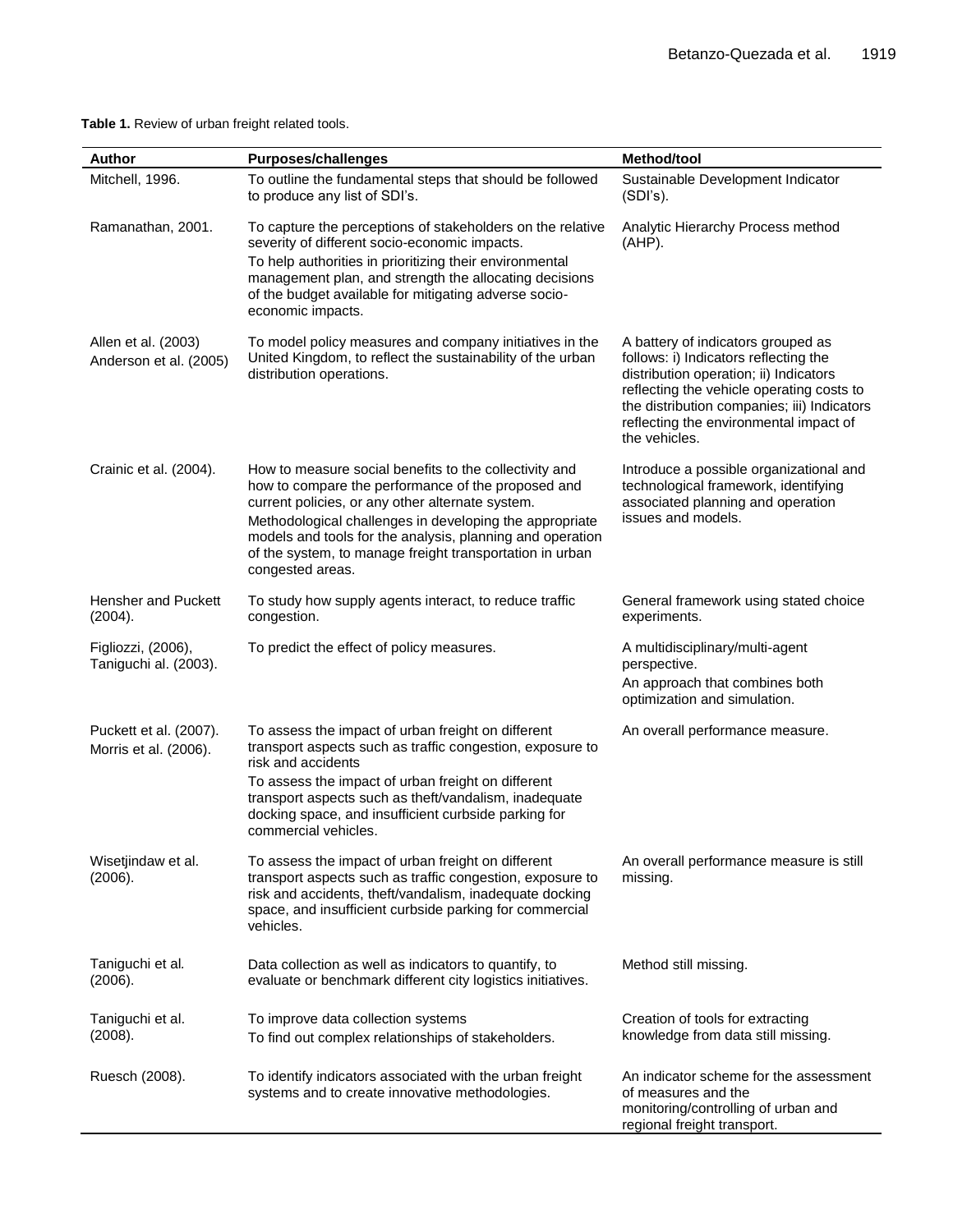## **Table 1.** Contd.

| May et al. (2008).          | To help local authorities in establishing an effective set of<br>core indicators which encapsulate the objectives of<br>stakeholders.<br>For local authorities, indicators reflecting the ability to<br>reflect objectives, their use in developing targets and the<br>ease with which they are understood in the monitoring | A decision-support tools based on<br>detailed survey information.                                                                                                                                                 |
|-----------------------------|------------------------------------------------------------------------------------------------------------------------------------------------------------------------------------------------------------------------------------------------------------------------------------------------------------------------------|-------------------------------------------------------------------------------------------------------------------------------------------------------------------------------------------------------------------|
|                             | process.                                                                                                                                                                                                                                                                                                                     |                                                                                                                                                                                                                   |
| May et al. (2008).          | To design urban transport and land-use systems to be<br>more sustainable and the policies which are needed to<br>achieve this.                                                                                                                                                                                               | Decision-support tools for sustainable<br>urban transport.                                                                                                                                                        |
| Patier and Brown<br>(2010). | Evaluation of successful urban logistics innovations, with<br>full consideration of the impacts including social,<br>economic, and environmental features of the innovations.                                                                                                                                                | A methodology composed of 60 data<br>items and ratios, based on a tree levels<br>scale of importance (essential-3,<br>important-2, and contextual-1). A<br>tabulation was obtained showing results<br>of scoring. |
| Filippi et al. (2010).      | Assessment of the effects of implemented measures to<br>alleviate the negative effects of freight transport in urban<br>areas.                                                                                                                                                                                               | A methodology for ex-ante assessment,<br>combined with Revealed Preference<br>surveys.                                                                                                                            |
|                             | Estimation of pollutant emissions from road vehicles.                                                                                                                                                                                                                                                                        | Indicators to put in place policy making.                                                                                                                                                                         |
| Tamagawa et al.<br>(2010).  | Evaluating city logistics measures considering the<br>behavior of several stakeholders.                                                                                                                                                                                                                                      | A methodology based on multi-agent<br>model where performance scale ranges<br>indicators from 0.5 to 1.5 values.                                                                                                  |
|                             |                                                                                                                                                                                                                                                                                                                              | Outputs represented by a five-corners<br>radar diagrams.                                                                                                                                                          |

Source: Own elaboration.



**Figure 1.** Steps for development of UFTI standard.

going to be translated onto a quantitative value (Table 11) to produce a cumulative effect passing up trough indicators and

groups till the Index level. To design this tool we explained its components as depicted in Figure 1.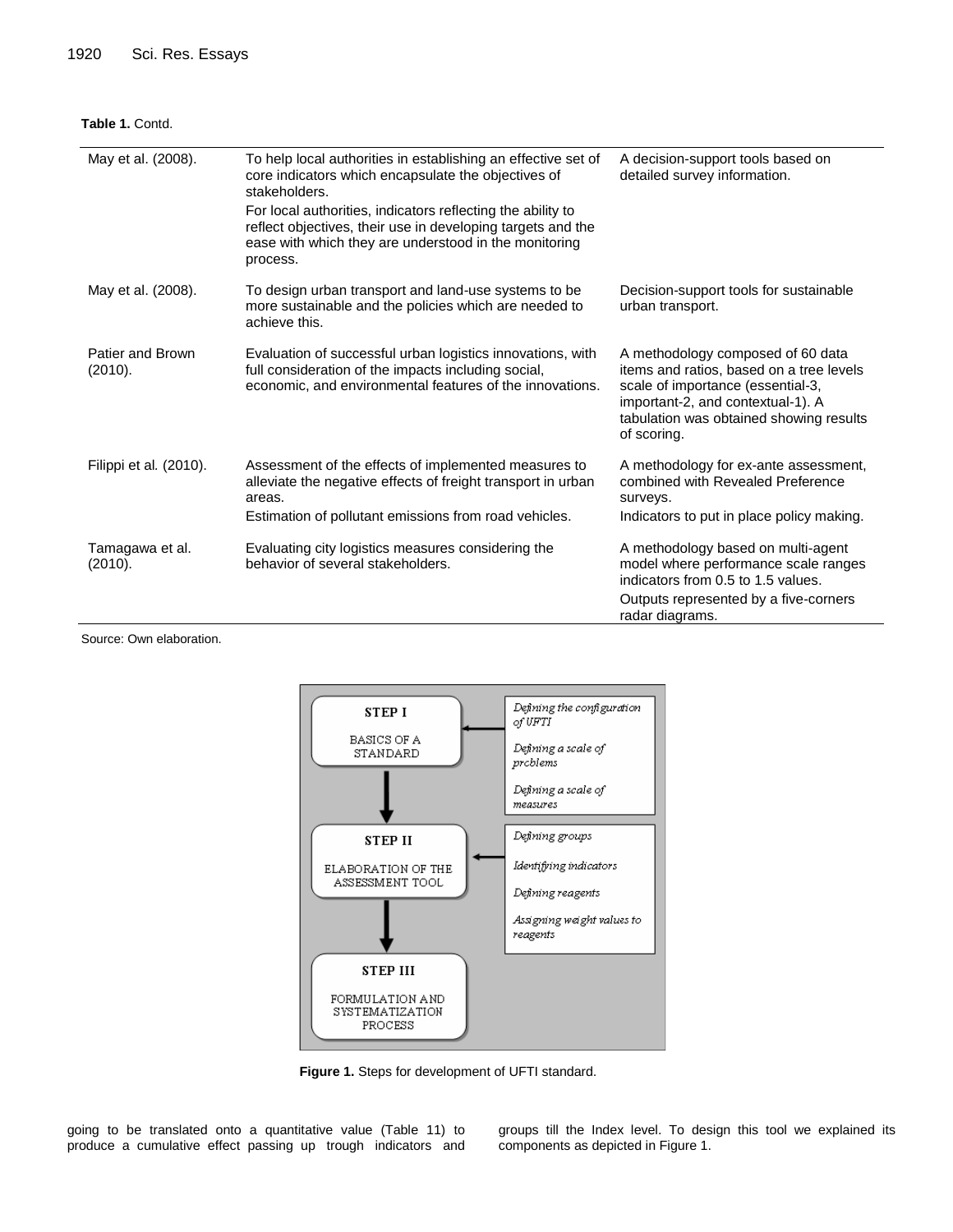**Table 2.** Sample of international scales.

| <b>Scales</b>                                          | <b>Applications</b>                                                                                                                                                                                                                                               | <b>Rankings</b>                                                                                                                                                                                               |
|--------------------------------------------------------|-------------------------------------------------------------------------------------------------------------------------------------------------------------------------------------------------------------------------------------------------------------------|---------------------------------------------------------------------------------------------------------------------------------------------------------------------------------------------------------------|
| Mohs Scale                                             | This scale is a chart of relative hardness of the various<br>minerals. The scale is not a linear scale.                                                                                                                                                           | 1-Softest to 10-Hardest                                                                                                                                                                                       |
| <b>Fujita Scale</b>                                    | It is used to rate the intensity of a tornado by examining the<br>damage caused by the tornado after it has passed over a man-<br>made structure.                                                                                                                 | F0.- Gale tornado, F1.- Moderate tornado, F2.-<br>Significant tornado, F3.- Severe tornado, F4.-<br>Devastating tornado, F5.- Incredible, F6.-<br>Inconceivable tornado.                                      |
| Torino Impact<br><b>Hazard Scale</b><br>(Binzel, 2000) | It is used to place into context the level of public concern that is<br>warranted for any collision event by asteroids, and the<br>estimated kinetic energy (collision consequence).                                                                              | 5 Colors scale: (White) Events having no likely<br>consequences; (Green) Events meriting careful<br>monitoring; (Yellow) Events meriting concern;<br>(Orange) Treating events; (Purple) Certain<br>Collisions |
| Mercalli Scale                                         | The scale quantifies the effects of an earthquake on the Earth's<br>surface, humans, objects of nature, and man-made structures.<br>Data is gathered from individuals who have experienced the<br>quake. It is not defined in terms of quantifiable measurements. | 12 Colored scale: I. Instrumental, II. Weak, III.<br>Slight, IV. Moderate, V. Rather Strong, VI.<br>Strong, VII. Very Strong, VIII. Destructive, IX.<br>Violent, X. Intense, XI. Extreme, XII. Cataclysmic    |

Source: Own elaboration.

| <b>Hierarchical position</b> | Component |
|------------------------------|-----------|
| n                            | Index     |
| n.n                          | Group     |
| n.n.n                        | Indicator |
| n.n.n.n                      | Reagents  |
|                              |           |

**Figure 2.** Hierarchical morphology of the UFTI approach.

#### *Defining a scale of problems*

The first step in UFTI characterization considers the dimensioning of the UFT problem, to somehow determine the "size of the problem".For UFTI metrics, affectation levels (L) are ranked from the lowest to the highest, as depicted in Table 3, ranging from only marginal effects derived from minimal freight traffic, to an invasive presence of trucks, severely affecting urban environment, traffic and infrastructure. This characterization aims at dimensioning different sets of urban freight problems. Even if this assumption could be largely simplistic, the urban transportation phenomena suggest that problems can be characterized in five levels (Table 3). Negative consequences are easy to foresee: if no attention is given to a problem, it will become worst and will gain a growing complexity while the phenomena evolve. This assumption means necessarily more and more resources to revert and to step back the system to a better or satisfactory level.

Although this scale is not a quantitative guideline, as no threshold values are provided, it can be useful as a first attempt to simplify the complex understanding of an urban freight system.

## *Defining a scale of measures*

UFTI uses a five-stage scale for assessing the attention paid by the

city on urban freight transport. After dimensioning the UFT problem, a second basic scale involves the level of commitment of national or local institutions and private companies. This second scale reflects a studied pattern of measures that stakeholders put in practice to alleviate UFT issues. It should be noticed that OECD report (OECD, 2003) serves as a conceptual framework in the sequence as discussed later.

This second scale implies that a pattern of common corrective measures or policies could be schemed all along five *stages* of intervention. In this context, each stage describes the complexity of an evolving pattern, which can become more and more complex according to the local conditions of light and heavy freight traffic, industrial growth, urban sprawl, and so on. Measures should go ideally planned from  $S_1$  to  $S_5$  stages (Table 4). In fact,  $S_5$  stage represents the maximum force, meaning that an extensive attention is paid to the problems, denoting that such measures are supported by one or several coordinated actions implemented in earlier phases. On the other hand, stage  $S_1$  implies that the attention paid to the urban freight transport is minimal or isolated.

While the scale depicted in Table 3 tries to represent a non linear tendency in the progression of problems, scale pictured out in Table 4 represents a set of general or specific actions implemented to address the severity of the problems generated by commercial, industrial or services activity in cities, as explained later. As a consequence of this assumption, a 5-color scale has been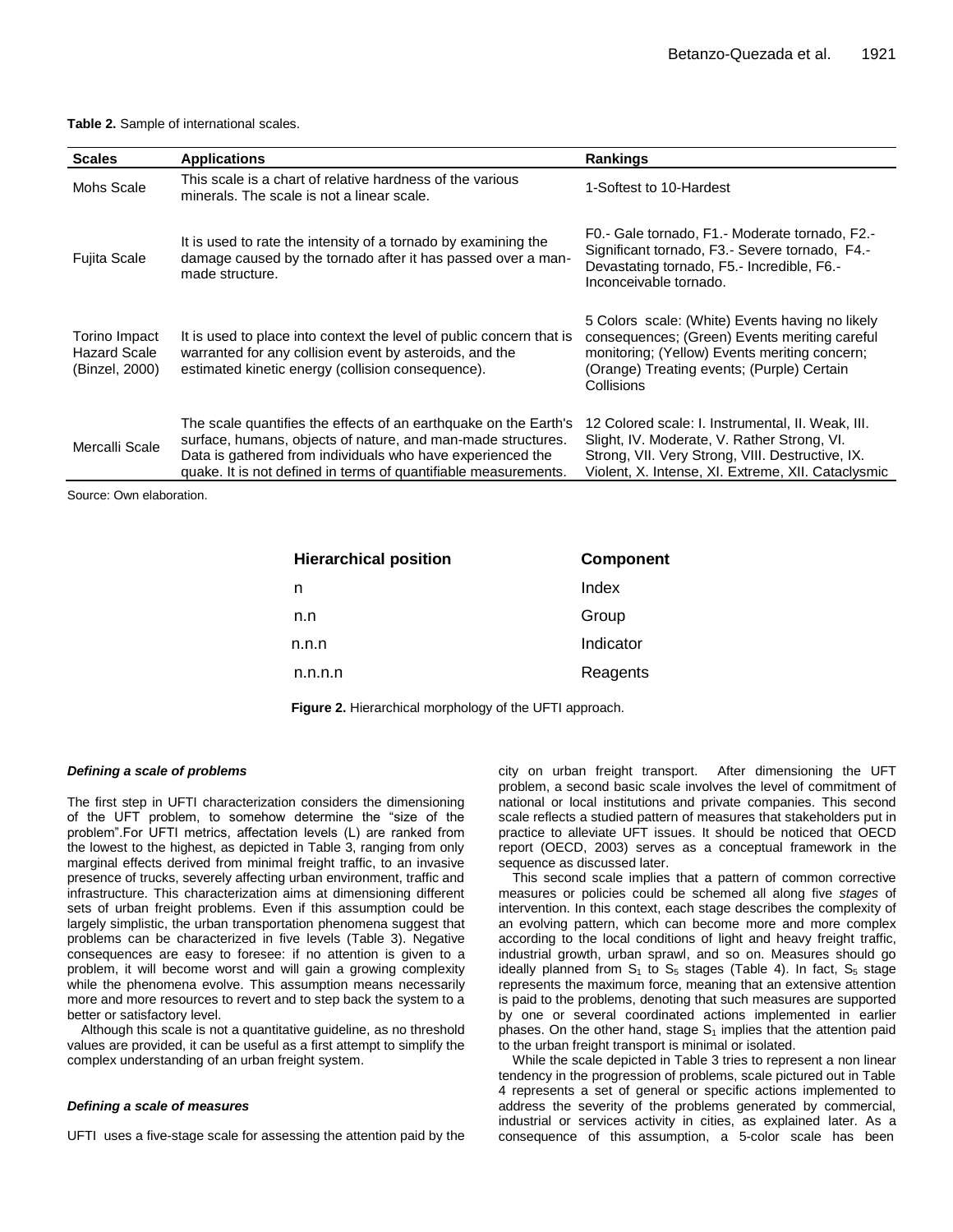| Table 3. Basic weight of symptoms, by level of severity. |  |  |  |  |  |
|----------------------------------------------------------|--|--|--|--|--|
|----------------------------------------------------------|--|--|--|--|--|

| Level of severity | Level (L)      | <b>Symptoms</b>                                                                                                        |
|-------------------|----------------|------------------------------------------------------------------------------------------------------------------------|
| Low               | $L_1$          | - Low presence of both commercial and heavy trucks in urban environments.                                              |
| Under-Mean        | L <sub>2</sub> | - Growing urban freight transport problems.                                                                            |
| Mean              | $L_3$          | - Urban freight problems appear on a regular basis: conflicting streets at specific times<br>of the day.               |
|                   |                | - Infrastructure maintenance effort is not sufficient to decrease road surface damages.                                |
| Upper-Mean        | L <sub>4</sub> | - Quality of life of the local population is environmentally affected by the type and<br>number of circulating trucks. |
|                   |                | - Structural damages detected in urban roads.                                                                          |
|                   |                | - Invasive presence of trucks all over the city, including residential areas.                                          |
|                   |                | - High levels of environmental pollution (air, noise), and congested streets.                                          |
| High              | $L_5$          | - Urban road network deteriorated at the primary, secondary and tertiary level.                                        |
|                   |                | - Reactions of the inhabitants against the freight traffic.                                                            |

Source: Own elaboration.

**Table 4.** Basic weight of measures, by degree of intervention.

| Degree of<br>intervention | Stage (S)      | <b>Measures</b>                                                                                                                                                                                                                                                                                                                                                                                                                           |
|---------------------------|----------------|-------------------------------------------------------------------------------------------------------------------------------------------------------------------------------------------------------------------------------------------------------------------------------------------------------------------------------------------------------------------------------------------------------------------------------------------|
| High                      | S <sub>5</sub> | - Sustainable objectives are promoted in a global mobility plan, including urban freight<br>transport.<br>- Dedicated logistics infrastructure and technology modify urban distribution patterns.<br>- Environmental legislation to maintain the standard of living of the population, and its<br>general quality of life.<br>- Available assessment (feed-back) tools for applied measures.<br>- Information technology based solutions. |
| Upper-Mean                | $S_4$          | - Urban freight is considered as key component in urban planning.<br>- Measures aim at tackling pollution, congestion and pavement damage problems.<br>- Planning through a (public-private) partnership process.<br>- Authorities bring stakeholders together to discuss urban freight problems.                                                                                                                                         |
| Mean                      | S <sub>3</sub> | - Urban freight is partially considered in urban planning.<br>- Private sector addresses independent actions to improve efficiencies.<br>- Existing basic studies on the reorganization of urban freight transport.<br>- Lack of ad-hoc information, but efforts exist to create information.                                                                                                                                             |
| Under-Mean                | S <sub>2</sub> | - Unilateral public initiatives to improve urban freight in conflictive zones.<br>- Public measures not structured.<br>- Focus on expanding the urban road infrastructure, instead of enhancing operation<br>efficiency.                                                                                                                                                                                                                  |
| Low                       | S <sub>1</sub> | - Authorities apply isolated measures in focused conflictive zones.                                                                                                                                                                                                                                                                                                                                                                       |

Source: Own elaboration, inspired in OECD, 2003.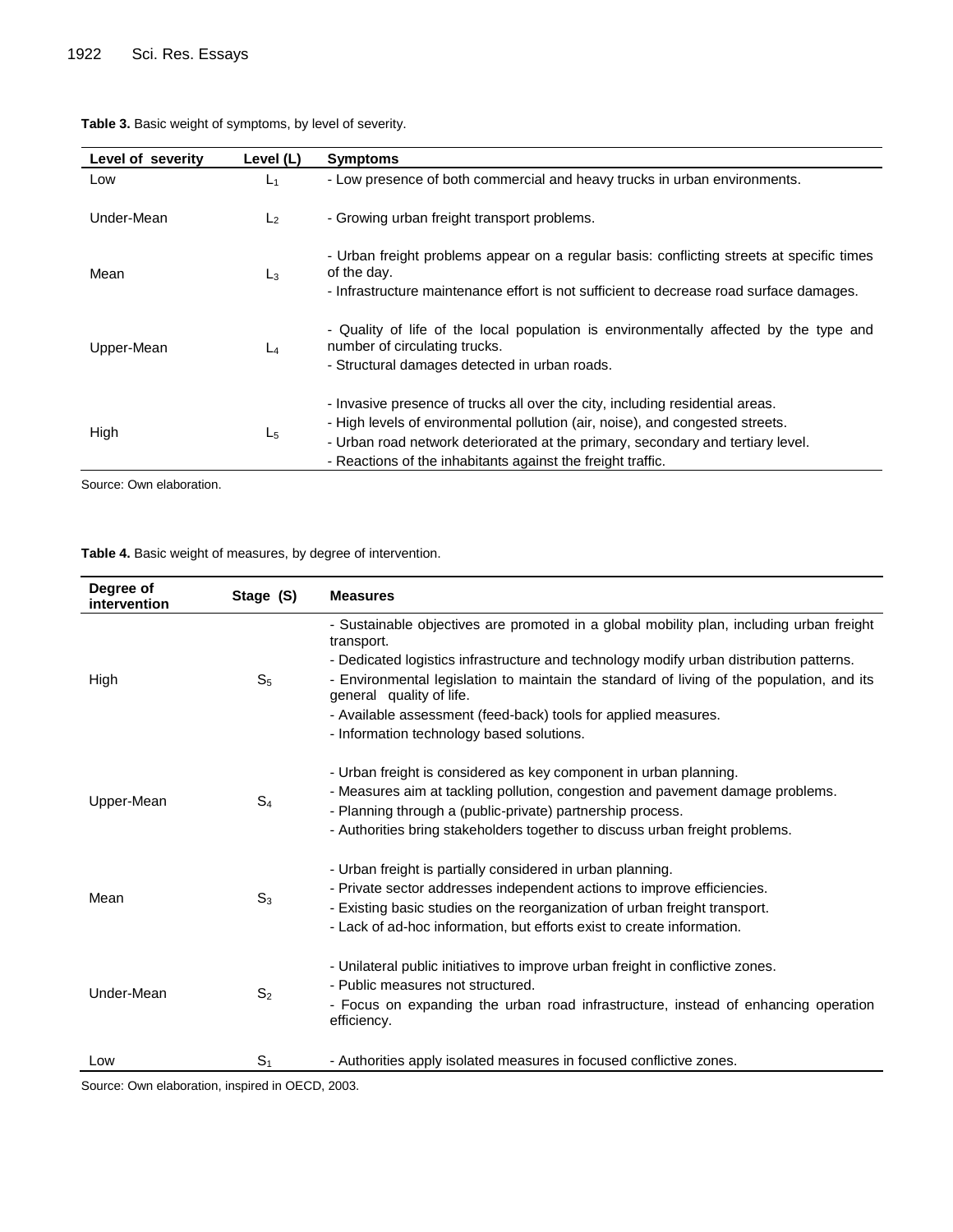|                                    |                |            |                               |                               |              |                                |                               | $\frac{9}{6}$    | UFTI RANKING                            |
|------------------------------------|----------------|------------|-------------------------------|-------------------------------|--------------|--------------------------------|-------------------------------|------------------|-----------------------------------------|
| <b>LEVEL OF</b><br><b>SEVERITY</b> |                | L          |                               |                               |              |                                |                               | JО               |                                         |
|                                    | L <sub>5</sub> | High       | $(S_1, L_3)$                  |                               |              |                                |                               | 20               | <b>POOR</b>                             |
|                                    | $L_4$          | Upper-mean | $(S_1, L_4)$                  | $(\mathsf{S}_2,\mathsf{L}_4)$ |              |                                |                               | 40               | <b>BASIC</b>                            |
|                                    | $\mathbf{L_3}$ | Mean       | $(S_1, L_3)$                  | $(S_2, L_3)$                  | $(S_3, L_3)$ |                                |                               | 60               | <b>AVERAGE</b>                          |
|                                    | $L_2$          | Under-Mean | $(S_1, L_2)$                  | $(S_2, L_2)$                  | $(S_3, L_2)$ | $(S_4, L_2)$                   |                               | 80               | GOOD                                    |
|                                    | $L_1$          | Low        | $(\mathbb{S}_1,\mathbb{L}_1)$ | $(S_2, L_1)$                  | $(S_3, L_1)$ | $(\mathbb{S}_4, \mathbb{L}_1)$ | $(\mathbb{S}_5,\mathbb{L}_1)$ | 100              | <b>EXCELLENT</b>                        |
|                                    |                |            | Low                           | Under-<br>Mean                | Mean         | Upper-<br>mean                 | High                          | $\boldsymbol{S}$ | <b>STAGES OF</b><br><b>INTERVENTION</b> |
|                                    |                |            | Sı,                           | $S_2$                         | $S_3$        | S4,                            | S.,                           |                  |                                         |

**Figure 3.** Idealized model to understand urban freight problems and stages of intervention, with a color-scaled ranking.

proposed to represent an idealized model to understand urban freight problems (Figure 3).

## **Step 2: Elaboration of the assessment tool**

#### *Defining groups*

A review of urban freight practices in OECD countries (OECD, 2003) helps to state the type of actions implemented in urban freight. Under this basis, the experiences reveal four *groups* of issues to assess: (i) Measures planned or implemented at national level, (ii) Measures planned or implemented at local or regional level, (iii) Elements of analysis for the decision making process, and (iv) Measures implemented by the private sector (Table 5).

#### *Identifying indicators*

Indicators were tailored from different sources: A review of experiences in OECD countries (OECD, 2003); a previous diagnosis made in the QMA, as part of the same research project (Betanzo, 2006); and an analysis of comparative city cases. For the former, a methodology was created for establishing functional relationships for a set of 60 record cards of 45 cities in which we obtained valuable information (TMV, 2006a; TMV, 2006b). This procedure allows us to identify and classify sets of problems and key issues: growth of the freight vehicle fleet, increased traffic congestion, lack of sites for loading and unloading, increased pollution, inefficient traffic control, lack of planning on urban freight, measurement of logistics performance indicators and pavement damage (Betanzo, 2007).

Once the groups forming the index were defined, a list of indicators was constructed (Table 6). Indicators are a very important component of UFTI, because corrective actions must be addressed to raise a weak aspect of the city (that is, conditioning of loading/unloading areas or parking restrictions), as it can be observed in the study case. Cumulative synergy effects are expected to be consummated through the relationship between indicators.

Table 7 presents a summary of indicators of UFTI standards, by group of measure, totaling 34 possible interventions in any of the groups defined later.

#### *Defining reagents*

Reagents come from the sources named in previously. As stated previously, a reagent is the most basic component of an indicator. A reagent is a question or statement that is going to translate evidence-based signs or implemented actions on quantitative values. The baseline sets of reagents are defined within 34 indicators and 4 groups, totaling 234 reagents in UFTI version 1.0 (Table 8).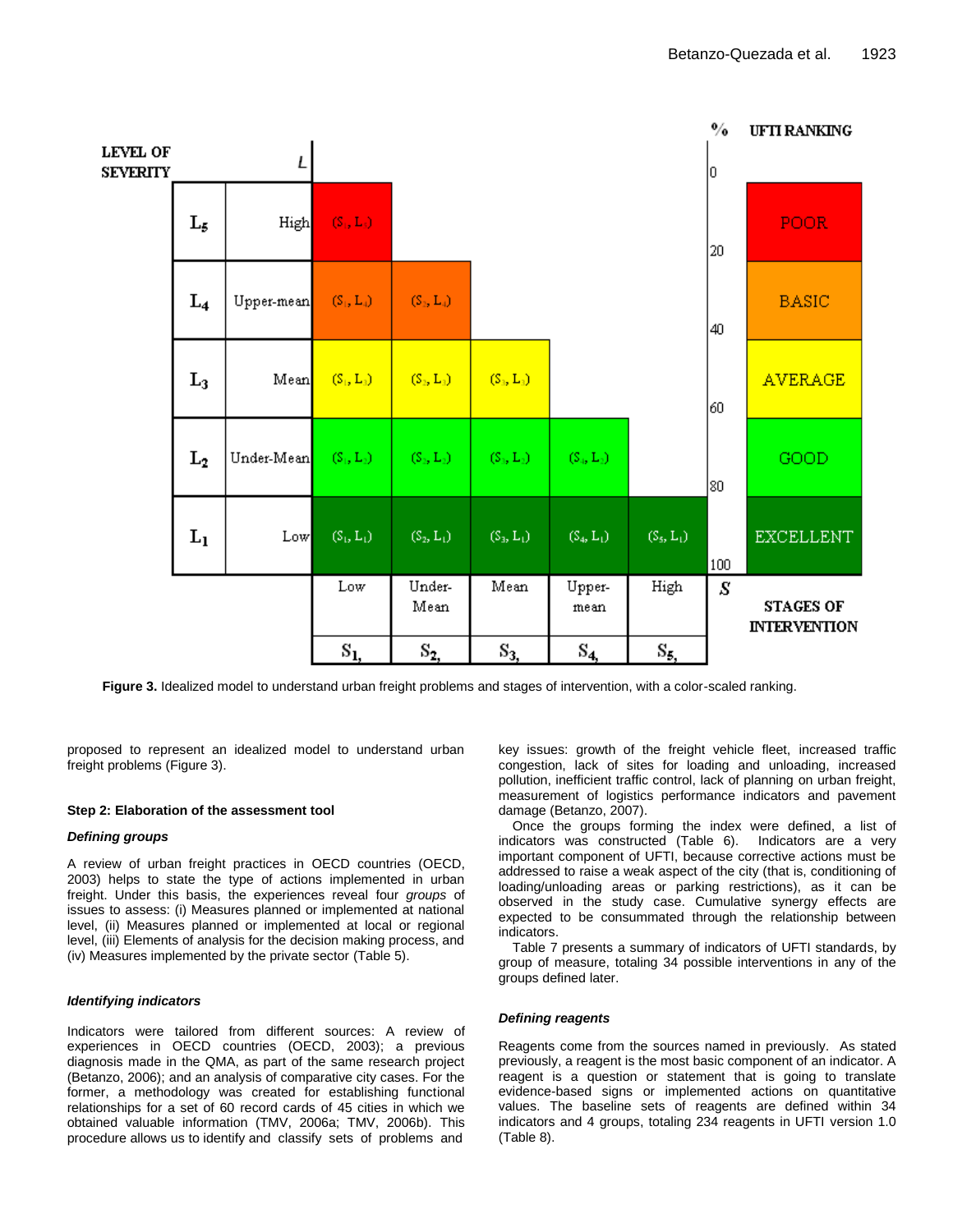# **Table 5.** Group of policies in UFTI.

| <b>Group of policies</b>                                                               | Variable used in<br><b>UFTI computings</b> | <b>Description</b>                                                                                                                                                                                                                    |
|----------------------------------------------------------------------------------------|--------------------------------------------|---------------------------------------------------------------------------------------------------------------------------------------------------------------------------------------------------------------------------------------|
| Policies planned or implemented<br>at national level                                   | N                                          | Many of the decisions on urban freight transport depend on the financial<br>support granted by national or federal authorities, in response to<br>universal policies adopted by the nation. For example, international<br>agreements. |
| Policies planned or implemented<br>at local or regional level                          | R                                          | Policies implemented by local authorities, in response to local or<br>regional constraints of geographical, economical or environmental<br>nature.                                                                                    |
| Promoting the development of<br>supporting elements for the<br>decision making process | D                                          | Considers the implementation of public policies, at national and local<br>levels, aiming at issues from a collective action approach.                                                                                                 |
| Policies implemented by the<br>private sector                                          | P                                          | Involves the awareness of the issue among carriers, producers, retailers<br>and truck manufacturers.                                                                                                                                  |

Source: Own elaboration, inspired in OECD, 2003.

**Table 6.** Summary of indicators, by group of measures.

| $\mathbf{1}$     | Measures planned or implemented at national level (N)                             |
|------------------|-----------------------------------------------------------------------------------|
| 1.1              | Rules on urban freight transport - general (e.g. environmental, safety, security) |
| 1.2              | Standardized procedures and standards (e.g. load tied on trucks' platforms)       |
| 1.3              | Restrictions to truck access (e.g. physical barriers, restrictive signs)          |
| 1.4              | Truck parking restrictions                                                        |
| 1.5              | Standards for loading/unloading zones                                             |
| 1.6              | Rules for the creation of urban distribution centers                              |
| 1.7              | Truck traffic bypasses and corridors                                              |
| 1.8              | Measures to reduce noise pollution (e.g. standards on noise barriers)             |
| 1.9              | Congestion charges for trucks                                                     |
| 1.1              | Subsidies or economic incentives to modernize transport units                     |
| 1.11             | Financing programs for research and development                                   |
| 1.12             | Financing schemes for pilot projects to improve city logistics                    |
| 1.13             | Public dissemination channels on freight and transport issues                     |
| $\mathbf{2}$     | Measures planned or implemented at local or regional level (R)                    |
| 2.1              | Local rules and standards (state and municipal) - general                         |
| $2.2\phantom{0}$ | Standardized procedures and standards                                             |
| 2.3              | Restrictions to truck access (e.g. physical barriers, restrictive signs)          |
| 2.4              | Preparedness of areas for loading and/or unloading operations                     |
| 2.5              | Urban distribution centers supported by local authorities                         |
| 2.6              | Pilot projects to improve freight transport                                       |
| 2.7              | Dedicated truck corridors                                                         |
| 2.8              | Intermodal facilities at urban level                                              |
| 2.9              | Integration of freight transport into urban development plans                     |
| 2.1              | Truck traffic management tools                                                    |
| 2.11             | Pavement design standards for heavy truck traffic                                 |
| 2.12             | Pollution control standard s and rules                                            |
| $\mathbf 3$      | Elements of analysis for the decision making (D)                                  |
| 3.1              | Public data on the issue                                                          |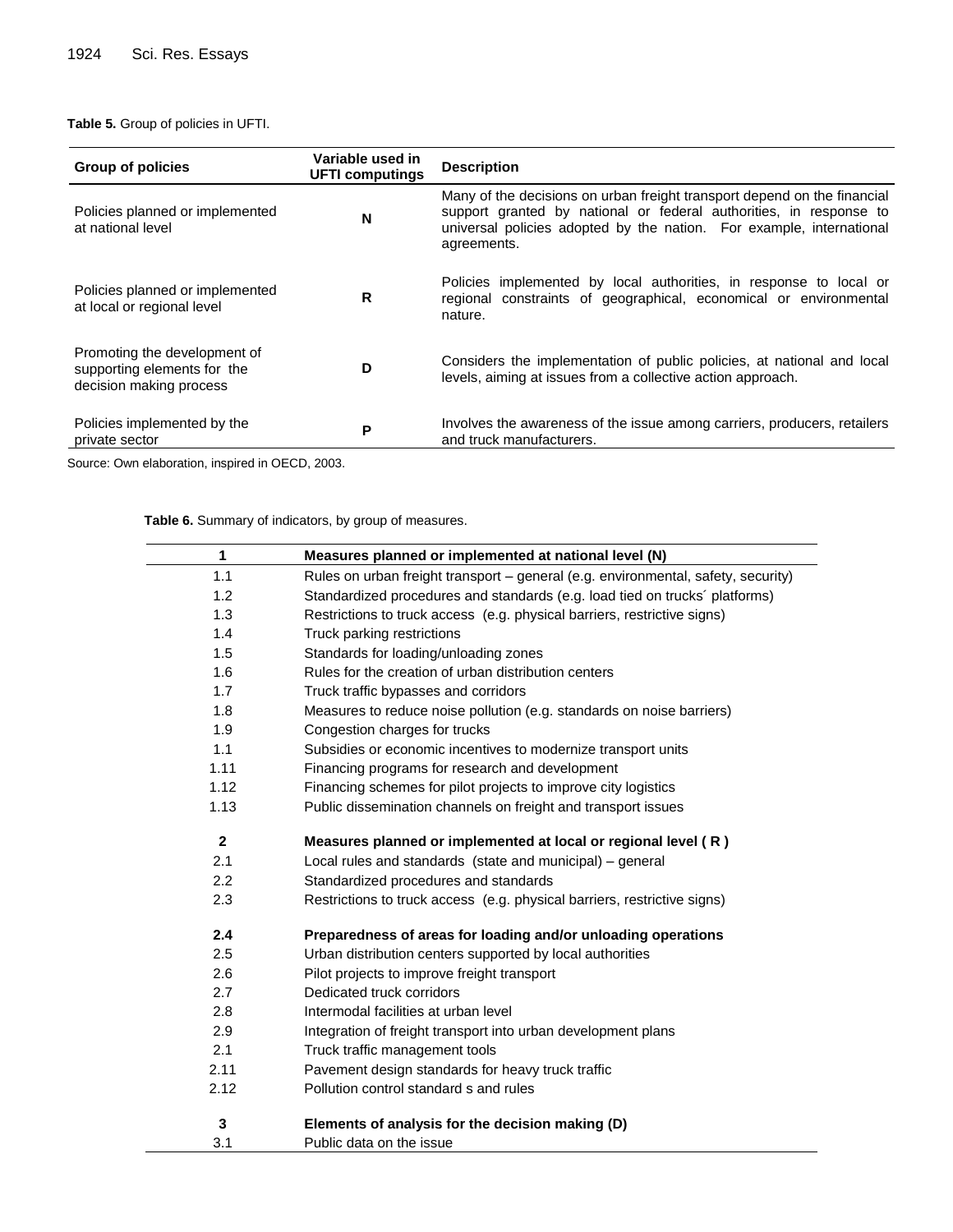| 3.2 | Organized forums on urban freight transport                                     |
|-----|---------------------------------------------------------------------------------|
| 3.3 | Published diagnostic reports and technical reviews                              |
| 3.4 | Assessment tools of the impact of specific policies                             |
| 4   | Measures implemented by the private sector (P)                                  |
| 4.1 | Carriers: Reduction of fleets                                                   |
| 4.2 | Carriers: Use of intelligent transportation systems                             |
| 4.3 | Producers and retailers: optimizing fleet capacities and configurations         |
| 4.4 | City logistics performance measures (e.g. deliveries per day, fuel consumption) |
| 4.5 | Automotive industry: performance-oriented innovations                           |

**Table 6.** Contd.

Source: Own elaboration.

| <b>Groups</b> | <b>Number of indicators</b> |
|---------------|-----------------------------|
| N             | 13                          |
| R             | 12                          |
| ו ו           |                             |
| P             | 5                           |
| <b>Total</b>  | 34                          |

**Table 7** Summary of indicators of UFTI standard, by group of measure.

Source: Own elaboration.

**Table 8.** Summary of reagents totaling the UFTI standard, by stage S.

|               | . . | ~  | ~~ | -                        | $\sim$ | . |
|---------------|-----|----|----|--------------------------|--------|---|
| Νı<br>∖aɑents |     | J. | ື  | $\overline{\phantom{a}}$ | ᠇៶     | ົ |

Source: Own elaboration.

**Table 9.** Equivalent nominal weight of reagents by stage.

| Degree of intervention | <b>Stage</b> | Numeric ratings assigned for<br>positive answer (Nominal weight) |  |  |  |
|------------------------|--------------|------------------------------------------------------------------|--|--|--|
| High                   | S5           | 5                                                                |  |  |  |
| Upper-mean             | S4           | 4                                                                |  |  |  |
| Mean                   | S3           | 3                                                                |  |  |  |
| Under-Mean             | S2           | 3                                                                |  |  |  |
| Low                    | S1           |                                                                  |  |  |  |

Source: Own elaboration.

#### *Assigning weight values to reagents*

Table 9 depicts the corresponding nominal weight of each reagent. This ranking procedure grants that a more complex intervention is better weighted during the evaluation process.

It is important to note that each stage S has an equivalent nominal value indicated in Table 9. Depending on whether the reagent at each group (*N*, *L*, *D* and *P*) is validated or not, the nominal value is picked up as follows:

Reagent in  $S_2$ : = 2; if a positive answer, = 0; otherwise Reagent in  $S_3$ : = 3; if a positive answer, = 0; otherwise Reagent in  $S_4$ : = 4; if a positive answer, = 0; otherwise Reagent in  $S_5$ : = 5; if a positive answer, = 0; otherwise

Table 10 contains the summary of maximal points totaling the UFTI standard, by stage S. The entire set of reagents of UFTI version 1.0 has not yet been released to public usage, given the possibility to register it as a patented system. Table 11 illustrates an example of a Group/Indicator/Reagent structure. In this case, being a component of the Measures Planned or Implemented at Local or

Reagent in  $S_1$ : = 1; if a positive answer, = 0; otherwise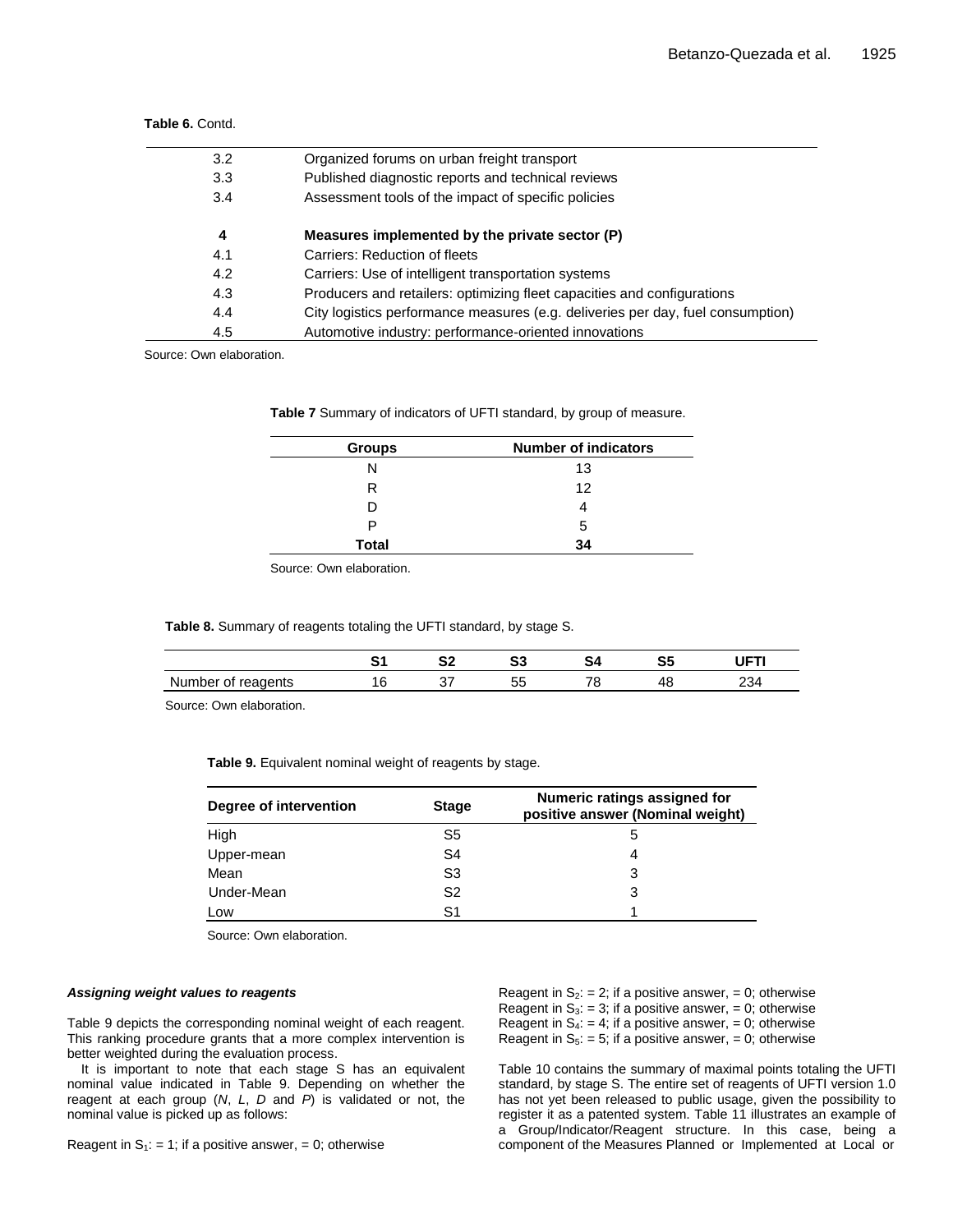**Table 10.** Summary of maximal points totaling the UFTI standard, by stage S.

|                                | ິ | S3  | S4  | S5  | UFTI |
|--------------------------------|---|-----|-----|-----|------|
| <b>Total of nominal points</b> |   | 165 | 312 | 240 | 807  |
|                                |   |     |     |     |      |

Source: Own elaboration.

**Table 11.** Example of reagents collected in indicator 2.4: Preparedness of areas for loading and/or unloading operations.

| $\overline{a}$ | Measures planned or implemented at local or regional level (R)                                             | <b>UFTI</b>    | S <sub>1</sub> | S <sub>2</sub> | S <sub>3</sub> | S4  | S5  |
|----------------|------------------------------------------------------------------------------------------------------------|----------------|----------------|----------------|----------------|-----|-----|
|                | Total of nominal points                                                                                    | 807            | 16             | 74             | 165            | 312 | 240 |
|                | Total of nominal points in Group 2                                                                         | 384            | $\mathbf{1}$   | 10             | 15             | 4   | 5   |
|                | Total of nominal points for indicator 2.4                                                                  | 35             |                |                |                |     |     |
| 2.4            | Preparedness of areas for loading and/or unloading operations                                              | 35             |                |                |                |     |     |
|                | Reagents of this indicator (ordered by stage sequence):                                                    |                |                |                |                |     |     |
|                |                                                                                                            |                |                |                |                |     |     |
| 2.4.5          | Limits are defined for the time and interval of arrival and departure of cargo<br>vehicles                 | $\mathbf{1}$   | $\mathbf{1}$   |                |                |     |     |
| 2.4.1          | Adapted dedicated areas for on-street loading and/or unloading operations                                  | $\overline{c}$ |                | $\overline{c}$ |                |     |     |
| 2.4.2          | Established areas for on-street loading and/or unloading operations                                        | 2              |                | 2              |                |     |     |
|                |                                                                                                            |                |                |                |                |     |     |
| 2.4.3          | For commercial and industrial establishments it is compulsory to have their own                            | $\overline{c}$ |                | $\overline{c}$ |                |     |     |
|                | bays for loading and/or unloading operations, according to building standards.                             |                |                |                |                |     |     |
|                |                                                                                                            |                |                |                |                |     |     |
| 2.4.4          | Establishments must provide minimum areas for loading and/or unloading                                     | $\overline{2}$ |                | $\overline{c}$ |                |     |     |
|                | operations.                                                                                                |                |                |                |                |     |     |
|                | In response to specific needs, night-time areas for loading and/or unloading                               |                |                |                |                |     |     |
| 2.4.9          | operations are assigned within parking areas.                                                              | $\overline{2}$ |                | $\overline{c}$ |                |     |     |
|                |                                                                                                            |                |                |                |                |     |     |
|                | Space provided for loading and/or unloading operations considers the free                                  |                |                |                |                |     |     |
| 2.4.6          | movement of pedestrians and vehicles over a sidewalk or street.                                            | 3              |                |                | 3              |     |     |
|                |                                                                                                            |                |                |                |                |     |     |
| 2.4.8          | Studies have been performed to determine the number and location of spaces for                             | 3              |                |                | 3              |     |     |
|                | loading and/or unloading operations in congested spots within the city.                                    |                |                |                |                |     |     |
|                |                                                                                                            |                |                |                |                |     |     |
| 2.4.11         | As a result of proper measures, time for loading and/or unloading operations has                           | 3              |                |                | 3              |     |     |
|                | shortened.                                                                                                 |                |                |                |                |     |     |
|                | As a result of proper measures, cargo damage during loading and/or unloading                               |                |                |                |                |     |     |
| 2.4.12         | operations has decreased.                                                                                  | 3              |                |                | 3              |     |     |
|                |                                                                                                            |                |                |                |                |     |     |
|                | As a result of proper measures, cargo theft during loading and/or unloading                                |                |                |                |                |     |     |
| 2.4.13         | operations has decreased.                                                                                  | $\sqrt{3}$     |                |                | 3              |     |     |
|                |                                                                                                            |                |                |                |                |     |     |
| 2.4.10         | Deliveries to establishments within congestion zones follow a schedule that                                | 4              |                |                |                | 4   |     |
|                | reserves spaces for loading and/or unloading operations.                                                   |                |                |                |                |     |     |
|                |                                                                                                            |                |                |                |                |     |     |
| 2.4.7          | Space provided for loading and/or unloading operations considers the free<br>movement of other road users. | 5              |                |                |                |     | 5   |
|                |                                                                                                            |                |                |                |                |     |     |
|                | Sub-total                                                                                                  | 35             |                | 10             | 15             |     |     |
|                |                                                                                                            |                |                |                |                |     |     |

Source: Own elaboration.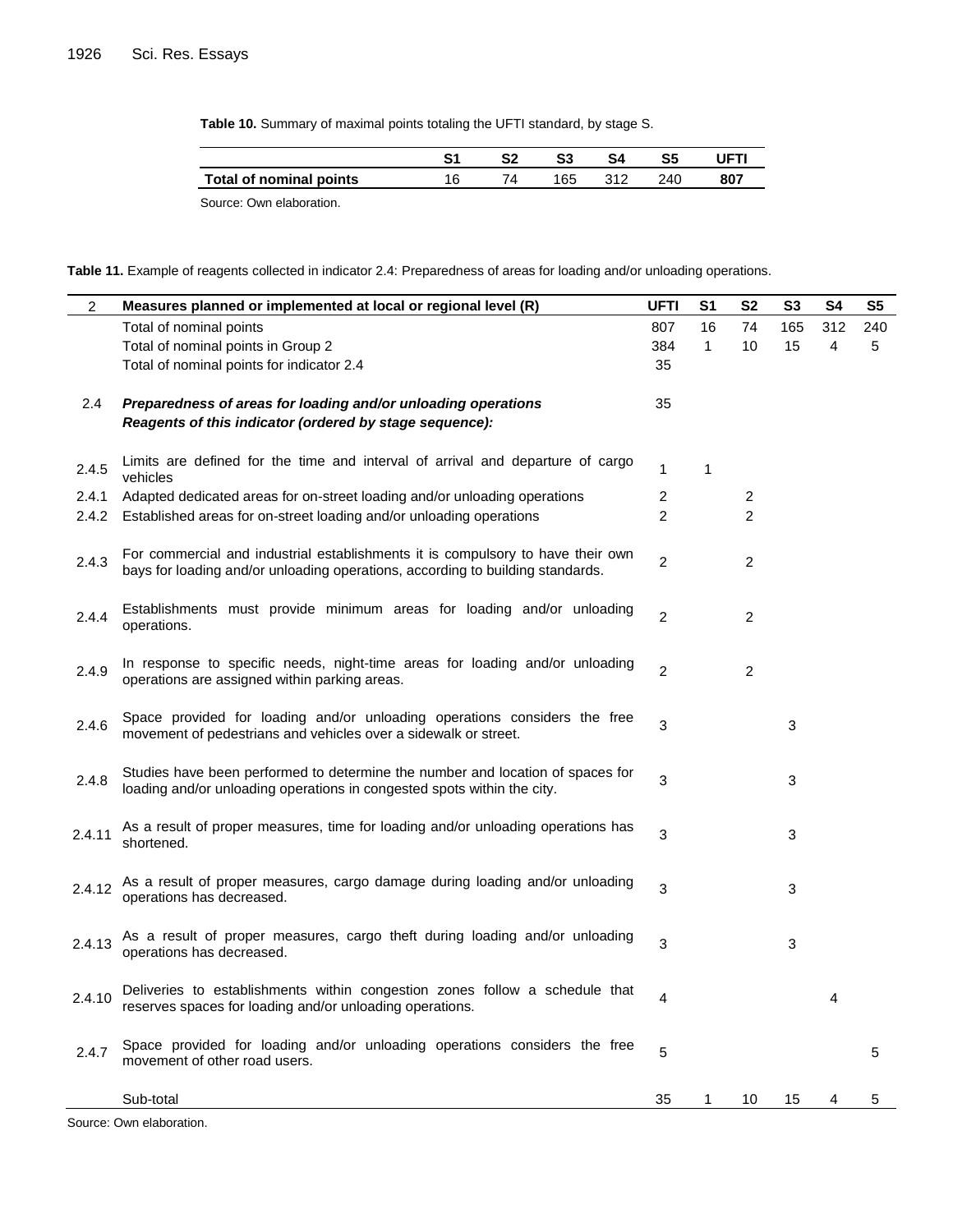|  | Table 12. Summary of UFTI elements. |  |  |
|--|-------------------------------------|--|--|
|--|-------------------------------------|--|--|

| <b>Component</b> | <b>Number of elements</b> |
|------------------|---------------------------|
| Index            |                           |
| Group            |                           |
| Indicator        | 34                        |
| Reagents         | 234                       |

Source: Own elaboration.

**Table 13.** UFTI performance.

|   | Group                               | S1 | S2 | S3  | S4  | S5  | UFTI |
|---|-------------------------------------|----|----|-----|-----|-----|------|
| N | National policies decision          |    | 12 | 39  | 104 | 45  | 200  |
| R | Local or regional policies decision | 15 | 42 | 81  | 96  | 150 | 384  |
| D | Decision making capabilities        |    | 16 | 33  | 64  |     | 114  |
| D | Private sector decision             |    | 4  | 12  | 48  | 45  | 109  |
|   | Maximum UFTI value                  | 16 | 74 | 165 | 312 | 240 | 807  |

Source: Own elaboration.

Regional Level group**,** the *Conditioning areas of loading and unloading* indicator cumulates 35 points if all reagents are positives. The standard values of the idealized overall performance of a city can be found in Table 13. General UFTI values in Table 10 are represented by rows 3 and 4, which have been extracted from the original spreadsheet. Row 5 was computed directly, following the procedure stated in Table 8, supposing that all reagents were positive. Shadowed boxes indicate the corresponding stage for the reagent. Finally, Table 12 summarizes the components of UFTI Version 1.0

#### **Step 3: Formulation and systematization process**

For UFTI calculations, a spreadsheet database software was used, to generate outputs that include charts and both executive and comprehensive reports. Four decision groups are considered for UFTI calculation, each one involving several reagents and five stages. Decision groups are designated as follows: *N*: National policies; *R*: Local or regional policies; *D*: Decision making capabilities; and *P*: Private sector decision. A generic formula to value the *k-* decision group, for the *j-*reagent at *i-*stage is as follows:

$$
X_k = \sum_{i=1}^s \sum_{j=1}^{m_X} \left( X_j \right)_{s_i} ; \left( X_j \right)_{s_i} \ge 0 \tag{1}
$$

where  $m_X$  refers to the number of reagents for the  $x$ - decision group. *UFTI* calculation simply adds up *X<sup>k</sup>* terms, as follows:

$$
UFTI = \sum_{1}^{4} X_k \tag{2}
$$

UFTI numbers for the evaluated urban area are nationally or internationally ranked to provide a feedback to the city administrators and authorities, in terms of each of the decision groups. Table 13 figures are the overall values proposed for UFTI. It should be noticed that each organization in charge of UFTI

calculations, must figure out values for each stage, as well as for the overall maximum possible value for each stage and decision group. For such calculation, further additional performance measures could be applied, including standard measures such as the levels of traffic congestion and air pollution due to urban freight. Maximum values in this table correspond to ideal performances of an urban freight transport system, in which progressive and organized measures are put into practice to cope with problems while actively promote a healthy development of the industrial, commercial and services activities.

As a consequence of combining Tables 3, 4 and 13, a colorscaled ranking can be figured out (Figure 3) proposing an idealized model to understand urban freight problems and stages of intervention.

Under this conception, planners can use it as a boarding chart to see whether a city needs to embrace some specific issues or only some of them, as well as the remaining work to do in order to complete the idealized target stated by UFTI.

## **RESULTS**

This section presents an experimental application of the tool in the Queretaro Metropolitan area. Queretaro City is the Capital of the State of Queretaro, Mexico. The state represents a small fraction (0.6%) of the two-million square kilometers of the Mexican territory. Its inhabitants contribute with 1.8% of the Gross Domestic Product (SIREM, 2005). In the last decades, the State of Queretaro has changed from a mainly rural to an urban state, with 31% of its population now living within QMA (QG, 2004). Such area has gained national recognition as having the highest integrated competitive media index, which assesses Mexican regions in terms of economical, institutional, social, demographic and urban factors (EGAP-IMCO, 2006). In particular, the local manufacturing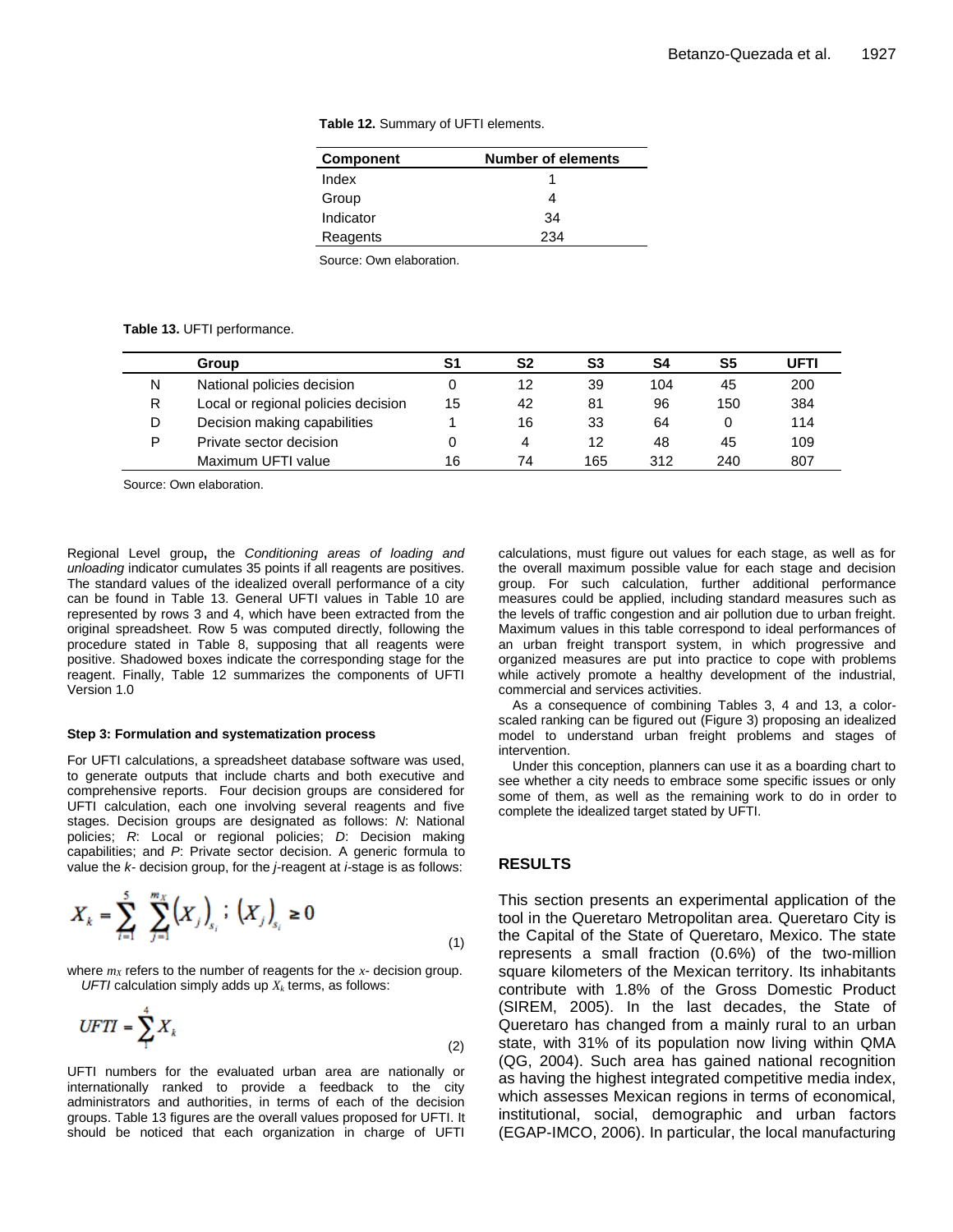| Variable used<br>in UFTI computings | <b>Stage</b><br>S1 | <b>Stage</b><br>S <sub>2</sub> | <b>Stage</b><br>S <sub>3</sub> | <b>Stage</b><br>S4 | <b>Stage</b><br>S <sub>5</sub> | <b>Performance</b><br><b>Mexico/QMA</b> | <b>UFTI</b> |
|-------------------------------------|--------------------|--------------------------------|--------------------------------|--------------------|--------------------------------|-----------------------------------------|-------------|
| N (UFTI)                            | 0                  | 12                             | 39                             | 104                | 45                             |                                         | 200         |
| Mexico/QMA                          | 0                  | 2                              | 6                              | 0                  | 0                              | 8                                       |             |
| R (UFTI)                            | 15                 | 42                             | 81                             | 96                 | 150                            |                                         | 384         |
| Mexico/QMA                          | 11                 | 16                             | 9                              | 16                 | 20                             | 72                                      |             |
| D (UFTI)                            |                    | 16                             | 33                             | 64                 | 0                              |                                         | 114         |
| Mexico/QMA                          |                    | 2                              | 0                              | $\Omega$           | 0                              | 3                                       |             |
| P (UFTI)                            | 0                  | 4                              | 12                             | 48                 | 45                             |                                         | 109         |
| Mexico/QMA                          | 0                  | 0                              | 3                              | 4                  | 25                             | 32                                      |             |
| <b>Total Mexico/QMA</b>             | 12                 | 20                             | 18                             | 20                 | 45                             | 115                                     |             |
| UFTI                                | 16                 | 74                             | 165                            | 312                | 240                            |                                         | 807         |

**Table 14.** UFTI results for QMA (in points).

Source: Own elaboration.



**Figure 4.** Comparisons between UFTI standard and UFTI applied to QMA, in points.

sector, ranging from auto to aerospace parts, has gained national notoriety. A key factor for such development is the geographic location of Queretaro, at the very centre of the country, with roads crossing the country from west to east and north to south. QMA thus represents not only one of the main national transportation nodes for passengers and freight, but also has become an important production and consumption center (Betanzo et al., 2008).

# **Overall UFTI results for QMA**

The assigned weight value for each of the reagents was

approved by consensus of the working group. Although judgments have been considered to be a questionable practice when objectivity is the norm, evidence shows that even when numbers are obtained from a standard scale and are considered to be objective, their interpretation is always, subjective (Saaty, 2008). Table 14 lists a summary of results for QMA.

Figure 4 describes UFTI outputs in the case of QMA, in terms of the level of compliance for each of the five stages considered in the assessment process. According to the ranking defined in Table 13, QMA exhibits a poor performance, by reaching 115 out of 807 points, that is, only 14% compliance, or a *"poor"* mark according to the color-scaled ranking in Figure 3.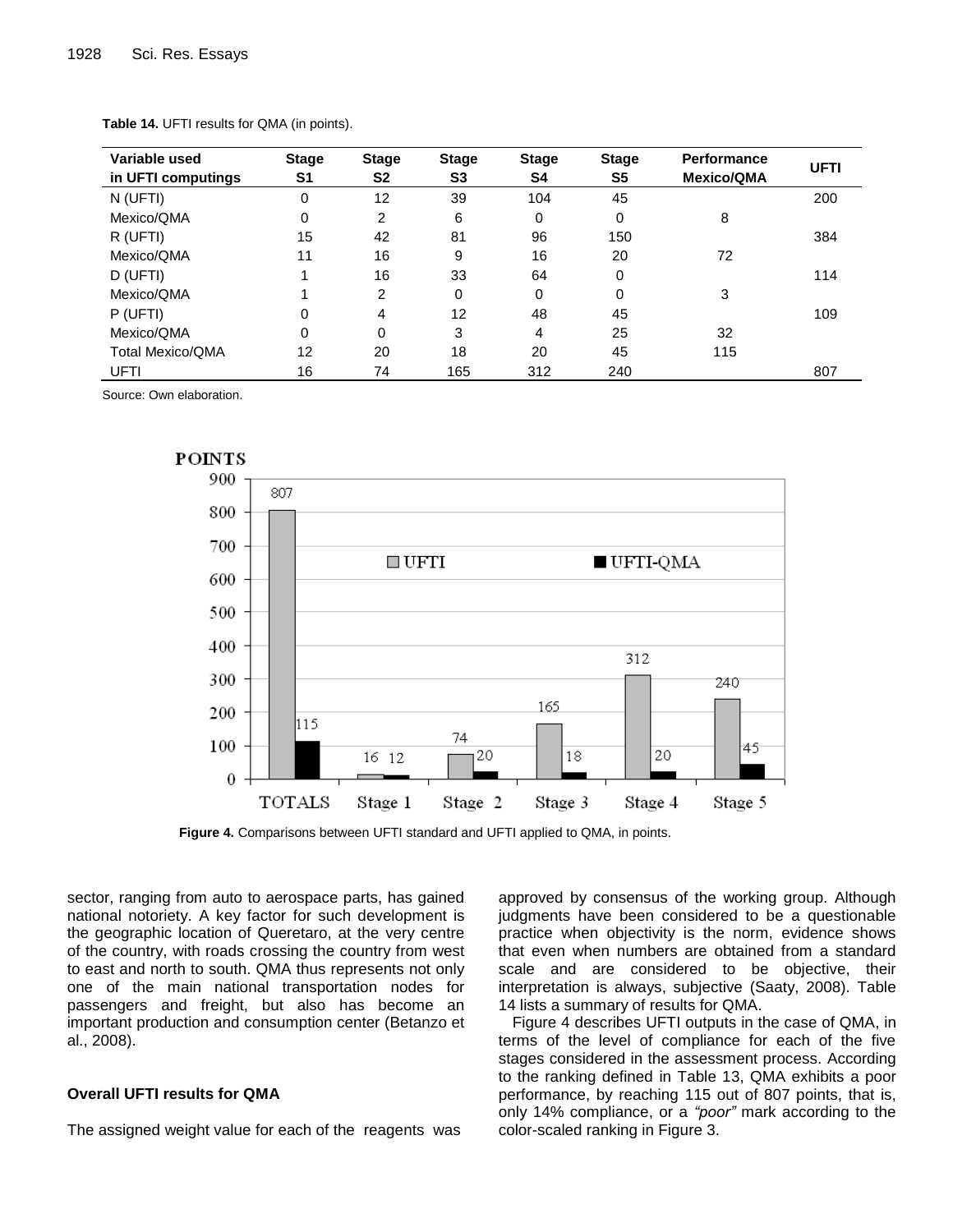**Table 15.** Comparative detailed results for groups, for QMA.

|              |                                                                            | <b>Maximum</b>    | Value           | % Of progress |
|--------------|----------------------------------------------------------------------------|-------------------|-----------------|---------------|
|              |                                                                            | <b>UFTI value</b> | <b>UFTI QMA</b> | QMA           |
|              |                                                                            | 807               | 115             |               |
| 1            | Measures planned or implemented at national level                          | 200               | 8               | 4             |
| 1.1          | Definition of national policies on urban freight transport                 | 54                | 3               | 5.6           |
| 1.2          | Standardization of applied measures                                        | 20                | 0               | 0             |
| 1.3          | Restrictions for truck access                                              | 8                 | 0               | 0             |
| 1.4          | Restrictions for truck parking                                             | 4                 | 0               | 0             |
| 1.5          | Location of load/unloading zones                                           | 2                 | 0               | 0             |
| 1.6          | Creation of urban distribution centers                                     | 19                | 0               | 0             |
| 1.7          | Traffic bypasses                                                           | 6                 | 3               | 50            |
| 1.8          | Measures to reduce noise pollution                                         | 13                | 0               | 0             |
| 1.9          | <b>Taxes</b>                                                               | 8                 | 0               | 0             |
| 1.1          | Subsidies or economic incentives                                           | 15                | 0               | 0             |
| 1.11         | Support for research and development                                       | 15                | 2               | 13.3          |
| 1.12         | Support for undertaking pilot projects                                     | 11                | 0               | 0             |
| 1.13         | Information dissemination                                                  | 25                | 0               | 0             |
| $\mathbf{2}$ | Measures planned or implemented at local or regional level                 | 384               | 72              | 18.8          |
| 2.1          | Definition of a local policy (state and municipal) on urban freight        | 14                | 3               | 21.4          |
| 2.2          | Access restrictions                                                        | 104               | 19              | 18.3          |
| 2.3          | Parking restrictions                                                       | 12                | 4               | 33.3          |
| 2.4          | Preparedness of areas for loading and/or unloading operations              | 35                | 6               | 17.1          |
| 2.5          | Urban distribution centers supported by local authorities                  | 82                | 19              | 23.2          |
| 2.6          | Pilot projects                                                             | 4                 | 0               | 0             |
| 2.7          | Dedicated corridors for trucks                                             | 5                 | 2               | 40            |
| 2.8          | Intermodal options within urban scale                                      | 5                 | 0               | $\mathbf 0$   |
| 2.9          | Integration of freight transport in urban planning                         | 35                | 8               | 22.9          |
| 2.1          | Traffic                                                                    | 21                | 0               | 0             |
| 2.11         | Pavements                                                                  | $\overline{7}$    | 0               | 0             |
| 2.12         | Pollution                                                                  | 60                | 11              | 18.3          |
| 3            | Elements of analysis for the decision making                               | 114               | 3               | 2.6           |
| 3.1          | Perception of the importance of the urban freight transport in the society | 41                | 0               | $\mathbf 0$   |
| 3.2          | Consultation and discussion forums on urban freight transport              | 44                | 2               | 4.5           |
| 3.3          | Lack of awareness and technical knowledge                                  | 5                 | 1               | 20            |
| 3.4          | Lack of instruments for evaluation before and after                        | 24                | 0               | 0             |
| 4            | Measures implemented by the private sector                                 | 109               | 32              | 29.4          |
| 4.1          | Carriers: Reduction of fleets                                              | 40                | 0               | $\mathbf 0$   |
| 4.2          | Carriers: Use of intelligent transportation systems                        | 14                | 10              | 71.4          |
| 4.3          | Producers and retailers: Processes                                         | 17                | 8               | 47.1          |
| 4.4          | Indicators of logistic performance                                         | 24                | 0               | 0             |
| 4.5          | Automotive industry: Technology innovation                                 | 14                | 14              | 100           |
|              | Overall performance of QMA under UFTI standard                             | 807               | 115             | 14.3          |

Source: Own elaboration.

Figure 4 illustrates the evolution of UFTI compliance with the consecutive assessment stages, further revealing that a poor performance is exhibited in every

stage, meaning a minimum level of effectiveness and a very little effort to address the problem in an integral manner, whether through national or local measures.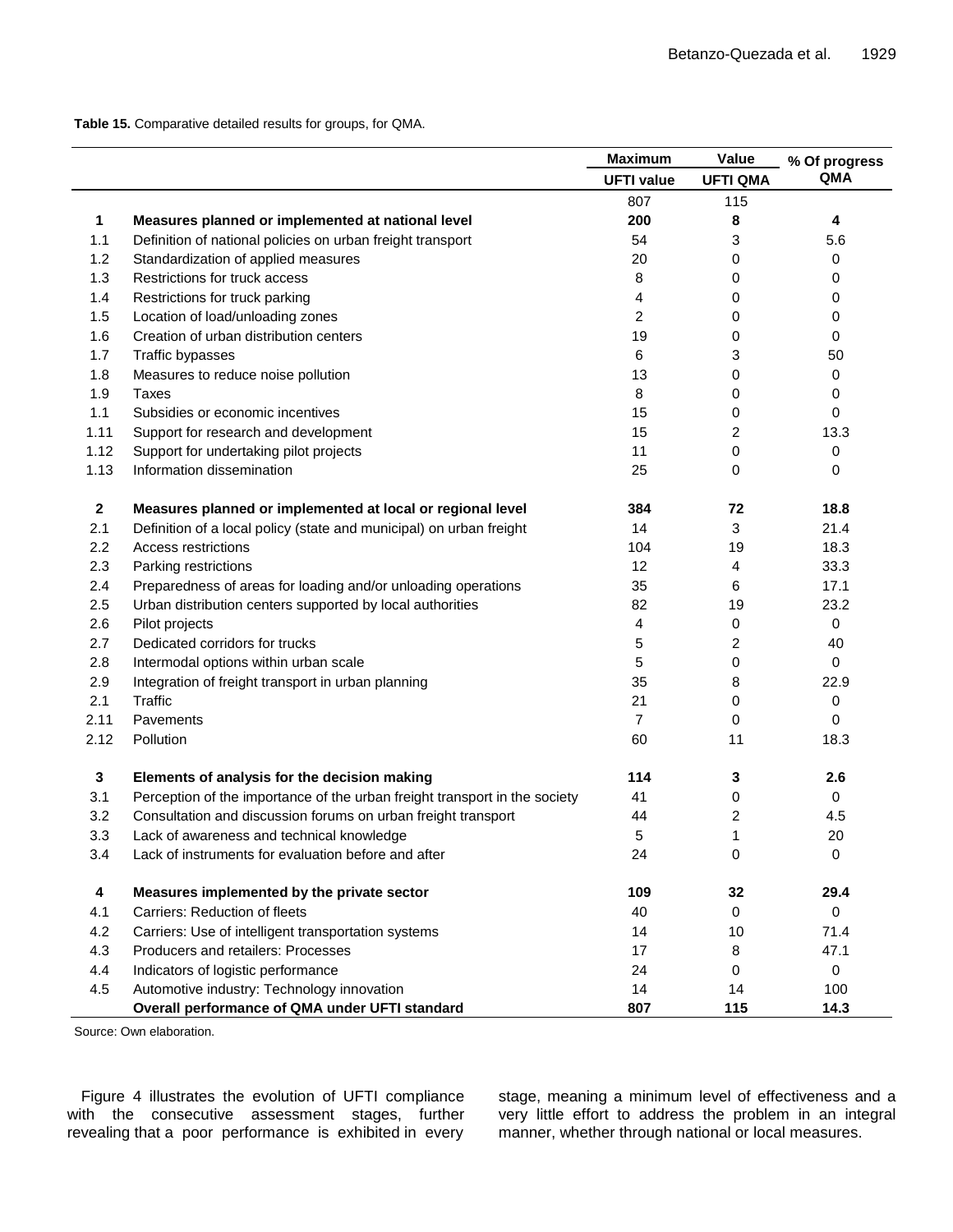#### PROGRESS (%)



**Figure 5.** Progress and remaining work to do in QMA with respect to national measures.

# **Detailed results for groups**

Table 15 lists specific performance numbers for the QMA according to the four groups defined earlier, considering the complete set of indicators for each group.

## *Measures planned or implemented at national level*

Application of UFTI criteria to QMA revealed a poor performance, with a level of compliance of only 4% (Table 15). This clearly indicates that the problem has not been perceived as a national priority, regarding the commitment of improving the quality of life of people from Mexican cities, but also in terms of national policies aimed at improving the environment and business productivity in cities.

However, UFTI criteria serve to identify a series of specific actions to achieve a better functioning of the freight system. If compared to top-line countries and cities, Figure 5 can be used as a control board for the various indicators evaluated at national level and the remaining work to be done, if UFTI measures were considered within an improvement plan.

# *Measures planned or implemented at local or regional level*

QMA performance regarding local measures revealed an insufficient performance at every stage of the process

(Figure 6), with an overall performance of 19% (Table 15). UFTI numbers somehow confirmed that local authorities still do not have specific plans for urban freight transport so that urban freight is absent from the institutional planning process. This feature is characteristic in the state of Queretaro planning agencies, as well as in those pertaining to the three municipalities involved in the study. Relative high values for UFTI performance derives from investments in urban road infrastructure, including by-pass routes.

Future actions to improve the situation are listed in Figure 7, in order to reach UFTI standards. High priority efforts should be addressed in the field of access restrictions, parking restrictions, preparedness of areas for loading and/or unloading operations, creation of urban logistics infrastructure for last-mile deliveries and promotion of pilot projects. From this assessment, important changes in infrastructure can be suggested, for urban freight corridors requiring pavements reinforcement works.

## *Elements of analysis for the decision making*

The overall performance in absolute terms in this field is around 2.6% (Table 15). This indicates a poor perception addressed to urban freight, so that the issue has not been discussed with authorities, private sector and society. The technical areas of municipal and state government are still focused on mass transportation. Consequently, somehow evaluation instruments related to urban freight are not available. Figure 8 illustrates the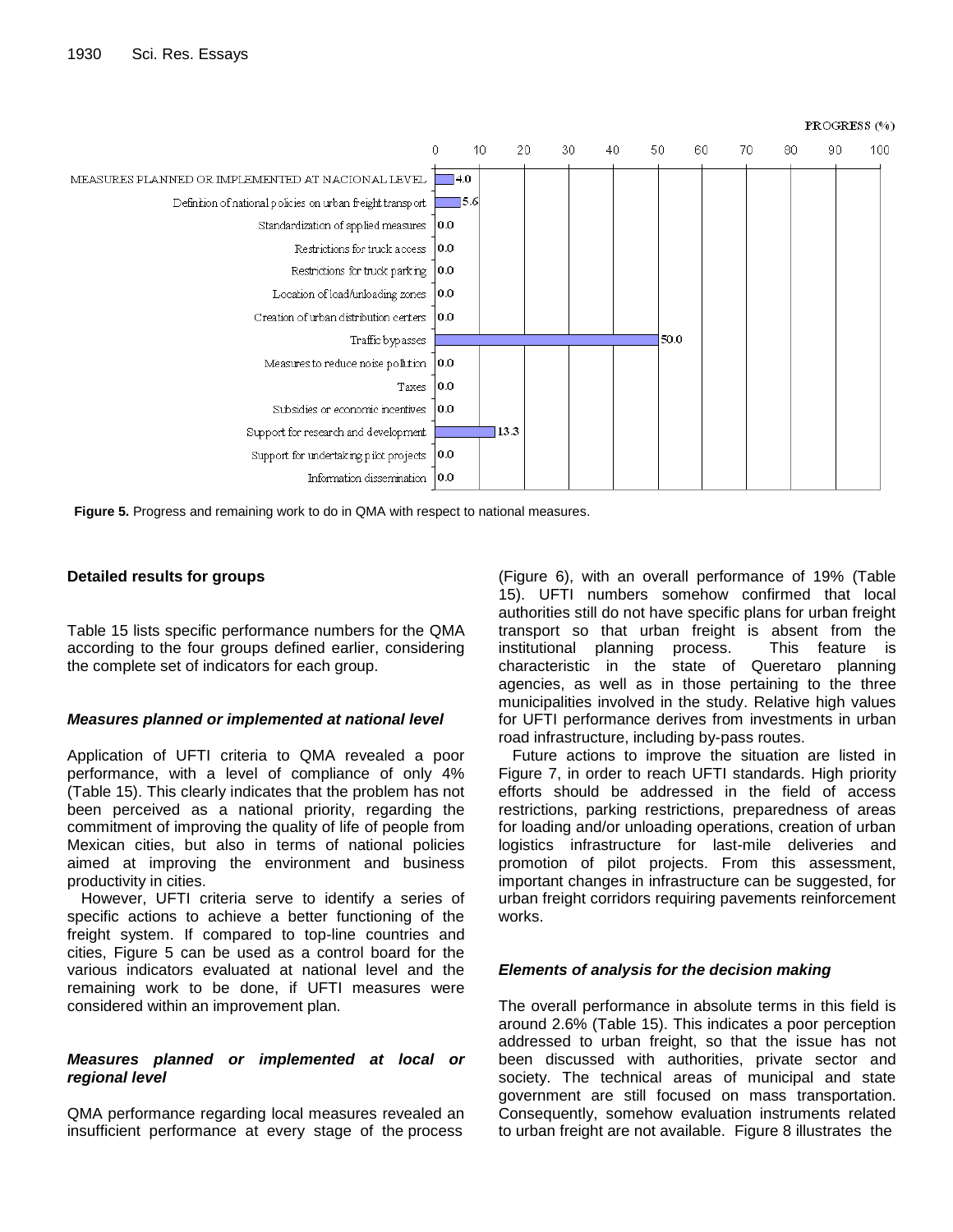

**POINTS** 





**Figure 7.** Progress and remaining work to do in QMA with respect to local o regional measures.

level of progress when compared to UFTI standards.

## *Measures implemented by the private sector*

This module assesses some measures/technologies implemented by private stakeholders. UFTI results in this case revealed an overall performance in absolute terms of around 29.4%. It should be noticed that generalpurpose information was available, and that a greater number of reagents could be necessary to add. In particular, a greater number of reagents are needed to get into the private stakeholders environment, in order to evaluate the performance of distribution routes, discover logistic process and so on. Figure 9 illustrates the level of progress of some actions carried out by the private sector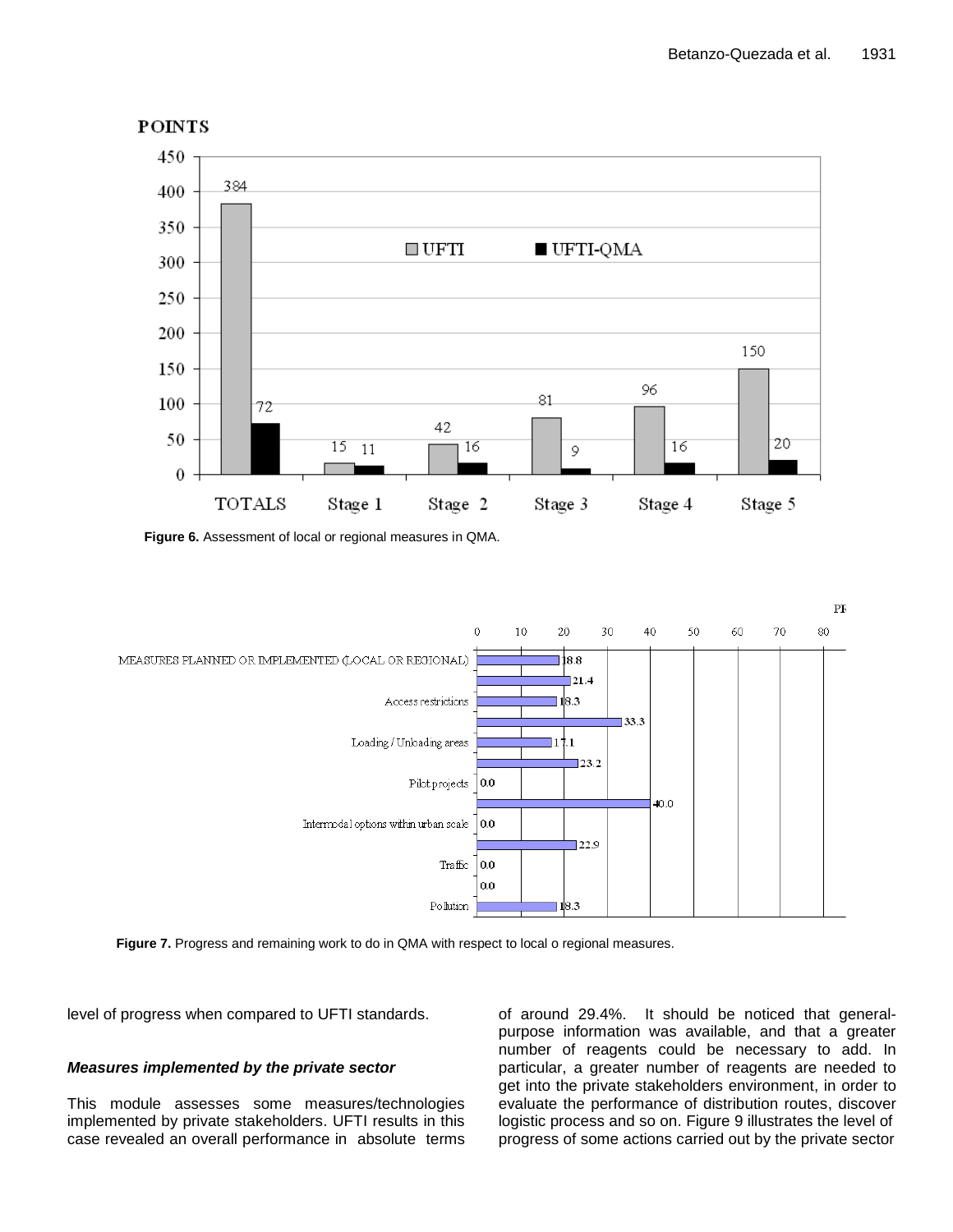

**Figure 8.** Progress and remaining work to do in QMA with respect to elements of analysis for the decision making.



**Figure 9.** Progress and remaining work to do in QMA with respect to implemented measures by private sector.

in the QMA.

# **DISCUSSION**

UFTI is designed to be practical, to identify urban freight issues to further recommend appropriate actions to move the system into a satisfactory status. Comparison made in UFTI with performances in developed countries can be considered an important international benchmarking in order to promote a sustainable urban freight transport.

Since UFTI methodology comes from experiences and previous works carried out in a variety of developed countries and cities, it could be easily applied in such kind of cities. It is expected that big cities in OCDE countries would reach the highest marks, whereas undeveloped cities which have never been exposed to city logistics approaches will remain probably at the bottom of the chart, as depicted in Figure 10.

Figure 10 represents an idealized pattern containing UFTI results in cities after a hypothetical use of this methodology. As it can be suggested, grouping criteria of cities could be made by: number of inhabitants, regions of the world, continental countries and countries affiliated to international organizations, cities pertaining to a unique country, and so on. In addition, it is clearly expected that most modern-organized cities be better ranked, due to their major technical organizations and a higher amount of financial resources to face urban issues. Instead of preparing a separated method for each situation, UFTI methodology groups basic city conditions to be evaluated (developed/undeveloped cities; large/small-size cities; national capitals/medium-sized cities). As a particular case, UFTI applicability in large-size cities could be also extended without any predictable difficulty.

UFTI version 1.0 provides a colored scale where an assessed city can be positioned. In terms of the maximum points allowed by this method, it is clear that a medium-size city from an undeveloped country has nothing to do with a capital city of an industrialized country. This is the reason why, a differentiated scale could be further established. This is a methodological challenge to engage within a long-term research program. This comparative study will allow researchers to discover on quantitative basis common positive or negative features in those cities (that is, awareness of public authorities at national or municipal level; how useful have applied measures been, and so on).

As part of the same discussion, it is expected that UFTI becomes an assessment system linking municipal authorities, academic institutions and planning agencies in Mexico, on the basis of seminars and on-line web-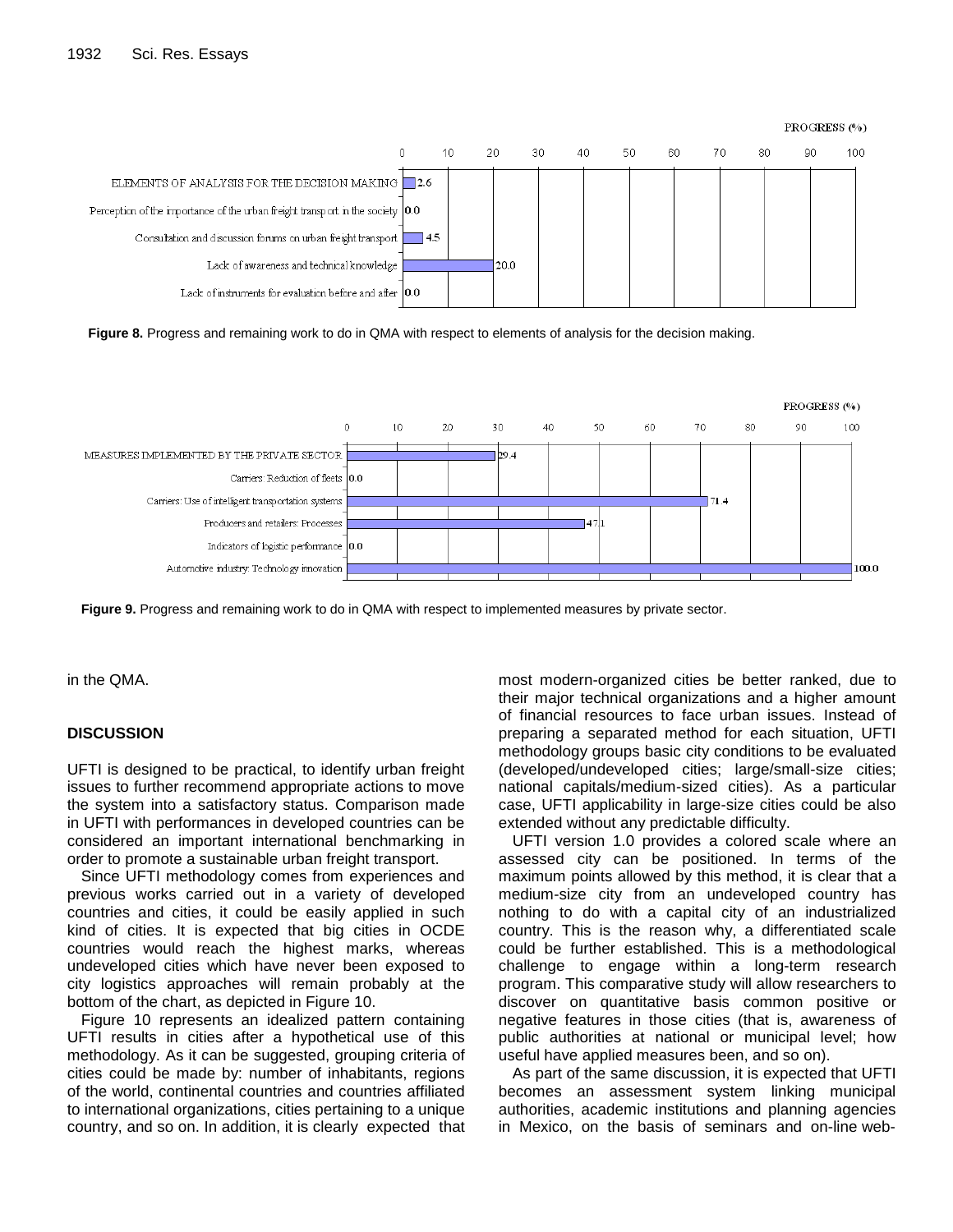

**Figure 10.** Idealized large scale comparative study in worldwide cities. **Figure 10.** Idealized large scale comparative study in worldwide cities.

based projects. UFTI methodology is expected to be applied simultaneously in a homogeneous set of 55 Mexican metropolitan areas.

# **Limitations of applying the UFTI tool**

1. Inconsistency in UFTI–related decisions.- This inconsistency can occur as a result of poorly selected reagents. However, specific errors in the definition of reagents can be easily debugged, as many other actions are taken into consideration in a staggering process.

2. Incomplete set of reagents.- Future attempts to improve UFTI Version 1.0 consist on adding, reducing or adjusting the number of reagents, that is, fusing reagents in order to pack the indicators.

3. Improve proportionality of indicators and reagents.- Another improvement can introduce a proportionality factor between steps and group of reagents, in order to get a best balance among groups of measures.

# **Conclusions**

While urban freight transport constitutes a basic input to satisfy population needs and economic growth in cities, a large number of impacts affect the way inhabitants live as truck and commercial vehicles generate traffic congestion, pollution in the form of noise and air pollutants, vibration in buildings and physical damages to the infrastructure. Consequently, interest on urban freight results crucial because of its significant environmental sensitivity.

Literature reveals progress in acknowledging the negative effects of urban freight. Recent efforts have been reported about assessing measures and policies adopted and designed to mitigate and promote efficiently urban freight. Sound decisions in evolving systems play a definite role in preventing vicious cycles.

In the perspective of methodological works, an urban freight transport index (UFTI) was proposed as an international standard. The overall view of a freight transport system in a city can be assessed on a comparative basis among other urban agglomerations. UFTI assessments allow identifying five sets of staged measures that can be put into practice in order to mitigate the evolution of urban freight transport effects within a particular area. These assessments enabled us to create performance profiles to specifically identify weak areas that need to be reinforced in order to improve urban freight transport. UFTI numbers can ultimately identify specific actions needed, and what stakeholder should perform the actions.

UFTI evaluation of a Mexican mid-sized urban agglomeration rates the Queretaro Metropolitan Area with 115 out of 807 points corresponding to the ideal situation. That means a general UFTI of 14% of compliance, "*poor*" if compared to developed countries and conscious cities. As a result of this assessment, a variety of measures to alleviate an elementary situation has been established in an integral manner, arranged into four groups and five stages of intervention. Public policies at national and local level need to be placed on top of the priorities and regulations and others forms of traffic control should be applied to reduce traffic congestion, damaged infrastructure and pollution.